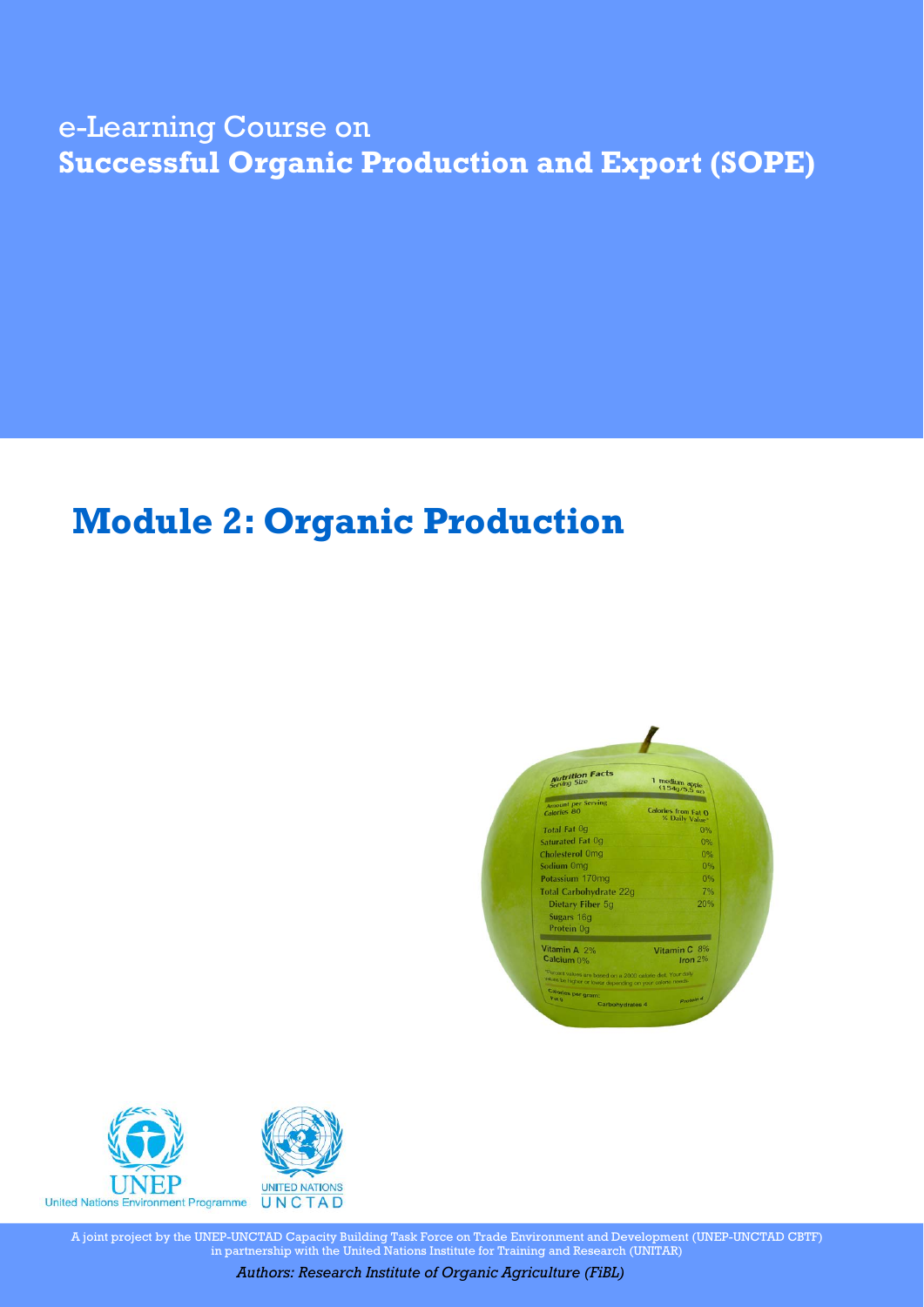## **Table of Contents**

| 2.2.1 First steps and main issues to consider when planning to convert to organic  5 |
|--------------------------------------------------------------------------------------|
|                                                                                      |
| 2.2.3 Technical tools for implementing the conversion plan: General description of   |
|                                                                                      |
| 2.2.4 Expectations for the conversion process: Possible challenges and solutions  14 |
|                                                                                      |
|                                                                                      |
| 2.4.1 Current standards and regulations in force in the organic world  22            |
|                                                                                      |
|                                                                                      |
|                                                                                      |
|                                                                                      |
|                                                                                      |
|                                                                                      |
|                                                                                      |

## **Acronyme**

| $\mathbf C\mathbf B$ | certification body                                                   |
|----------------------|----------------------------------------------------------------------|
| EU                   | European Union                                                       |
| FAO                  | Food and Agriculture Organization of the United Nations              |
| FiBL                 | Research Institute of Organic Agriculture                            |
| GAP                  | good agricultural practices                                          |
| GMO                  | genetically modified organism                                        |
| IBS                  | <b>IFOAM Basic Standards</b>                                         |
| ICS                  | Internal Control System                                              |
| IFOAM                | <b>International Federation of Organic Agriculture Movements</b>     |
| ITF                  | International Task Force on Harmonization and Equivalence in Organic |
|                      | Agriculture                                                          |
| NOP                  | National Organic Program                                             |
| UNCTAD               | United Nations Conference on Trade and Development                   |
| UNEP                 | <b>United Nations Environment Programme</b>                          |
| US                   | <b>United States</b>                                                 |
| WHO                  | <b>World Health Organization</b>                                     |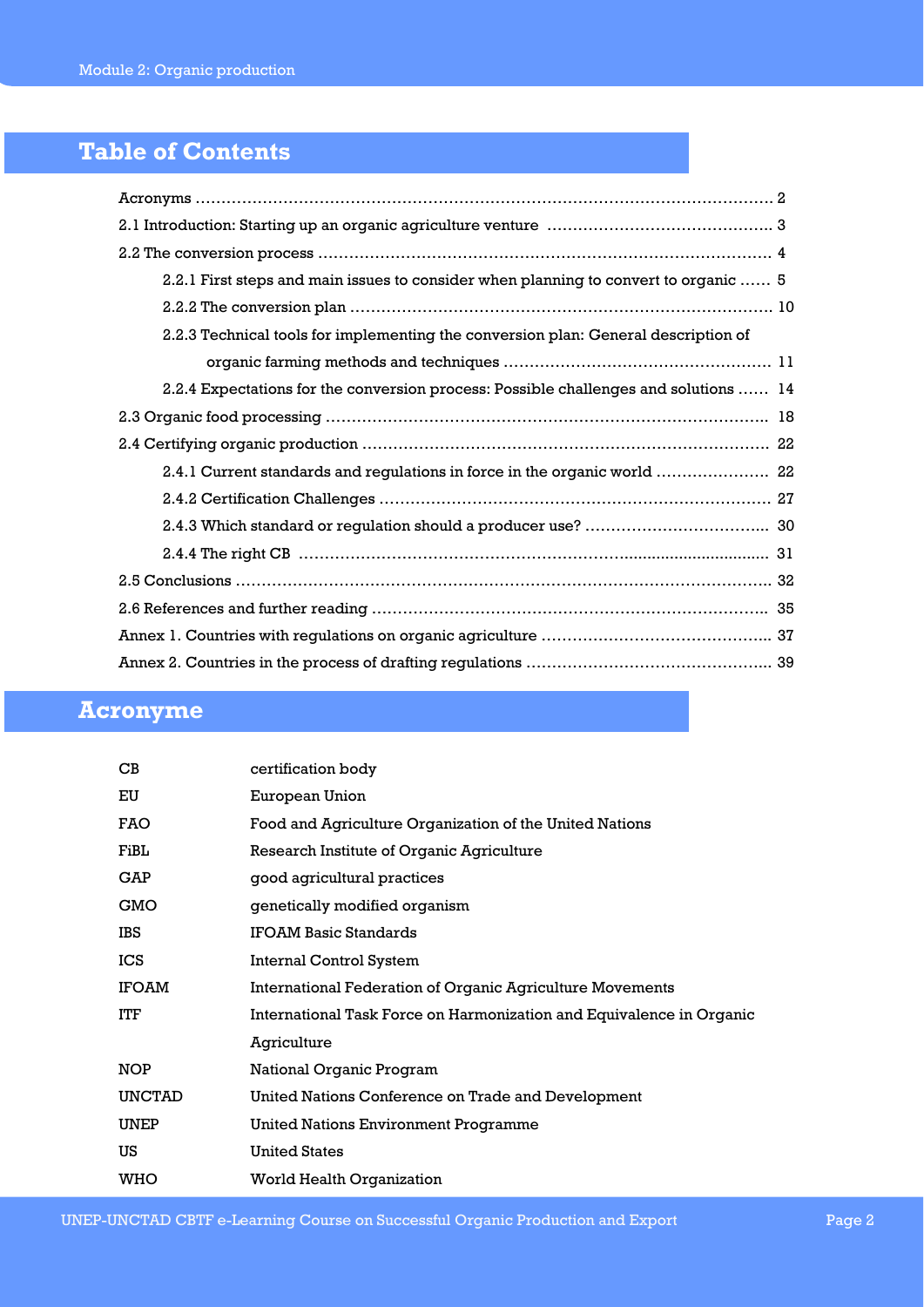### **2.1 Intoduction: Starting up a organic agriculture venture**

ost successful organic producers are well informed, highly trained (formally or informally) and very committed. In organic production, a good understanding of the natural environment surrounding and constituting farms is k highly trained (formally or informally) and very committed. In organic production, a good understanding of the natural environment fairly good knowledge of organic production standards and regulations as well as of the markets that host these standards is very important for meeting market obligations and getting products to the marketplace. This is true for successful organic farmers in developed or developing countries, whether small, medium or big.

Because of the requirements for knowledge, skills and experience, not all organic ventures end in success; in fact, there are many situations where farmers have tried to produce organically and failed. However, this should not be discouraging since, in most cases, these failures are directly related to a lack of information (both on production methods and marketing issues), a lack of understanding of organic production as a holistic process, a lack of support or abrupt and poorly planned transition processes. As elaborated in Module 1, organic agriculture is not conventional agriculture with different agro-inputs, but rather a whole system approach to agriculture.

Organic farming is a highly professional activity and, as such, it takes study and practice to master before farmers can be fully prepared to do it successfully. This is highly challenging because, in the meantime, farmers must continue to make their living based on agricultural production. Learning to farm organically is a process that can take several years. Fortunately, as more and more farmers have successfully met this challenge, there is now plenty of information on the key elements to take into consideration when embarking on an organic initiative.

This module presents an overall vision of the key factors that an organic farmer needs to know, and plan for, when converting to organic production. These issues include options for production methods, ways to plan and implement the conversion process, the most common challenges during the conversion period, the importance of quality assurance in organic products and the role of certification within the context of the organic markets. With a good grasp of the issues laid out in this module, anyone planning to take on the challenge of starting up an organic venture should be well prepared for avoiding the mistakes that have riled organic enterprises in the past.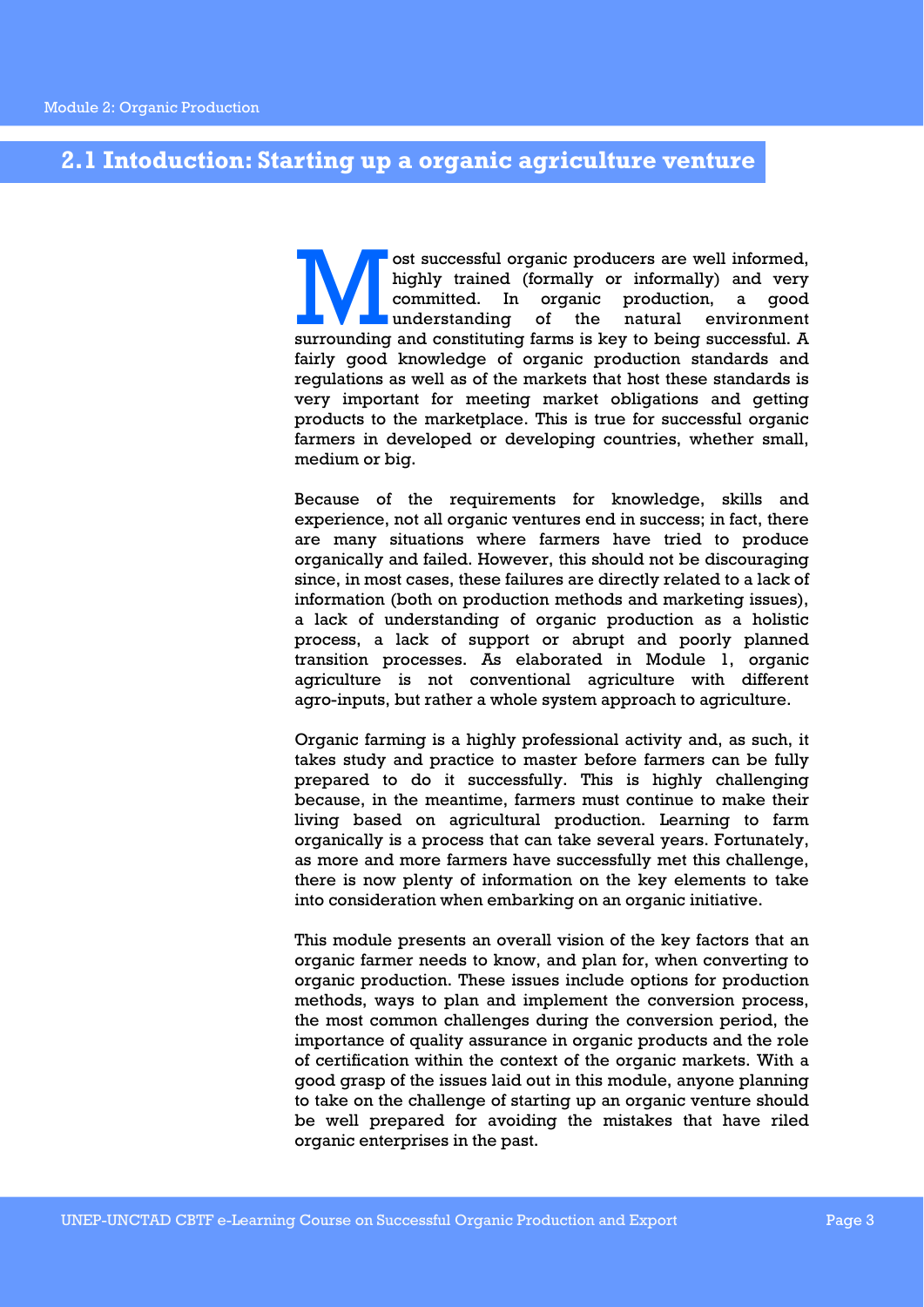### **2.2 The Conversion Process**

When starting up an organic production project, a number of activities have to be implemented by the producer in order to facilitate the transition from conventional to organic farming. This period of transition is more often referred to as the conversion period. According to the International Federation of Organic Agriculture Movements (IFOAM) Basic Standards (IBS), the conversion period is *the time between the beginning of organic management and the certification of crops and animal husbandry as organic* (IFOAM 2006).The length of this period will vary according to different standards and regulations. In order to qualify for some standards, farm land must be under organic management for a fixed period of three years for all kinds of crops; however, under other standards, this period could be

shorter, depending on the kind of crop and/or land use practices in the past. The Food and Agriculture Organization of the United Nations (FAO)/World Health Organization (WHO) Codex Alimentarius guidelines require a minimum period of two years under organic



management before annually harvested crops can be certified as organic and three years in the case of perennials (FAO/WHO 2005) [1]. In any case, most regulations generally conform to IBS requirements for conversion.

#### **IBS requirements for conversion**

There shall be a period of organic management, *meeting all the requirements* of these standards, before the resulting product may be considered as organic.

The start of the conversion period shall be calculated from the date of application to the certification body (CB) or, alternatively, from the date of the last application of unapproved inputs providing the operator can demonstrate that the full standards requirements have been met for at least the minimum period stated (in sections 4.2 and 5.2 of the IBS). Calculation of the conversion period may not start before the date of the last non-compliant input or practice.

*[1] For more specific references on conversion periods and requirements, see the different standards and regulations in force.* 

**Source:** IFOAM (2006).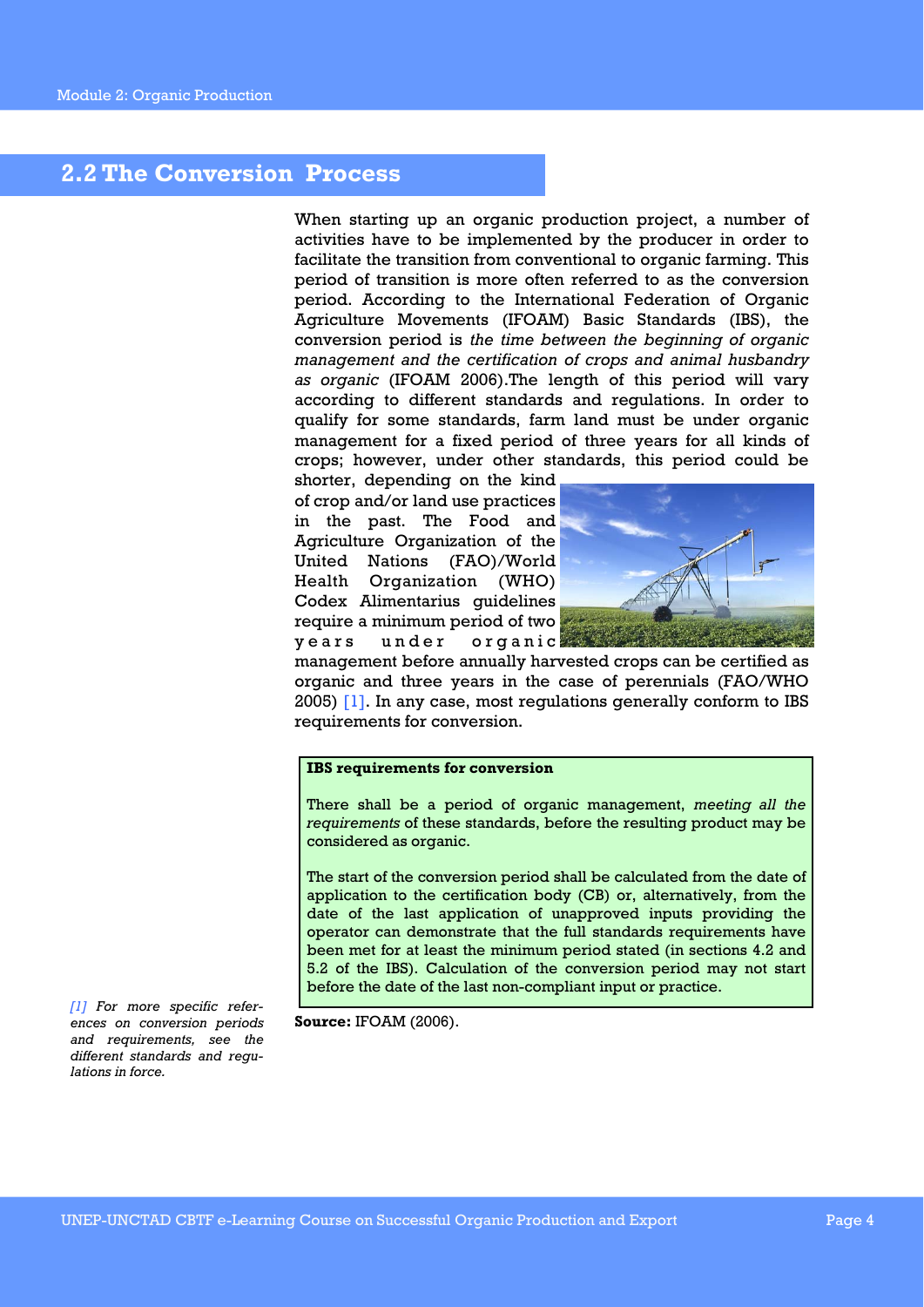Converting a conventional farm or a piece of uncultivated land into an organic farm should be seen as a process. As such, it will take a certain amount of time, resources and effort to successfully complete the process. Success relates to the recovery of degraded soils and/or biodiversity, the elimination of toxic residues in the soil or water sources from the use of synthetic agrochemicals and, in general, the enhancement of the natural agro-ecological functions of the farm.

How fast (or slow), inexpensive (or costly) and simple (or difficult) the process will be depends on a multiplicity of variables, including human aspects (knowledge, planning and organizational capabilities, motivation, etc.), agro-ecological systems (current environmental systems, climate conditions, availability of biomass [organic matter] on the farm, etc.) and socio-economic variables (availability of financial/technical resources, markets, policy environment, support institutions, etc.). These issues should be taken into consideration when planning to convert to organic production.

### *2.2.1 First steps and main issues to consider when planning to convert to organic*

### **Organic production and assessing conversion**

Organic agriculture is dynamic and, in practice, there are different ways of being successful in organic production. Learning about these different options and their applicability to your specific organic project is important to minimizing conversion costs and other problematic issues. Making the initial decisions and drafting the conversion plan will require a general understanding of organic principles and relevant standards. Such knowledge should also make it possible to evaluate how far (or close) an agrosystem is from being organic.

First steps in understanding organic systems:

1. Acquire general knowledge about organic agriculture regarding technological requirements and standards. It is important to know which inputs and practices are permitted or prohibited. Also, search for information regarding the crops you intend to cultivate. Taking a basic course on organic agriculture is a good idea. (Please see section 1.4.2, in Module 1, for further information on organizations and web sites that provide training and general information on organic agriculture.)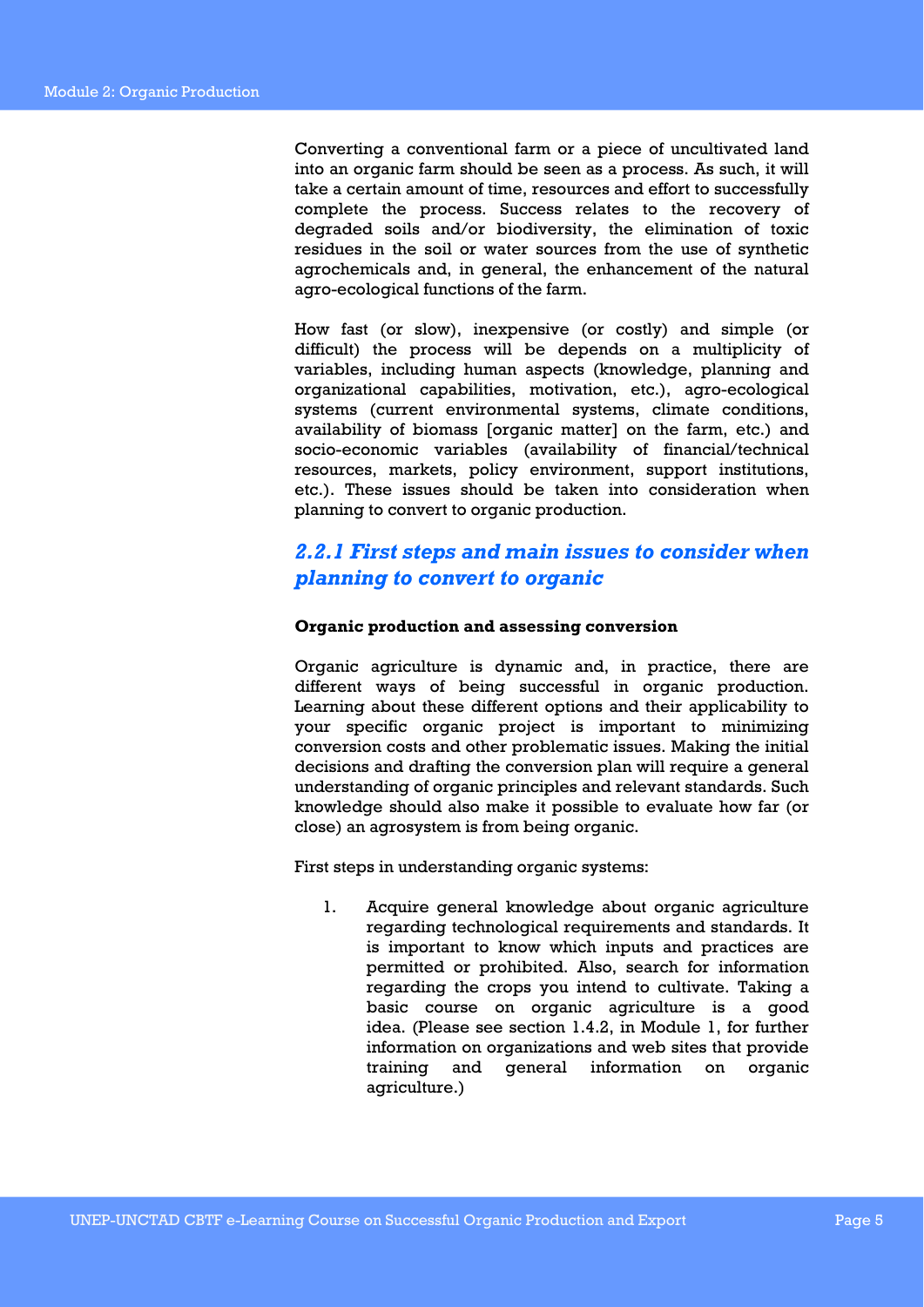- 2. Make an analysis of whether practices currently implemented on the farm would be permitted or prohibited by organic farming principles, techniques and standards. What main changes are necessary? What are the opportunities and risks involved?
- 3. Identify the most challenging issues and their origin (for example, lack of knowledge, labour costs, lack of resources for infrastructure or crop diversification investments, highly contaminated soils, strongly degraded biodiversity).
- 4. Identify other experiences in your area. Are there other farmers who have undergone the conversion process? Find out how these farmers met their main challenges.

### **The potential markets**



Although organic agriculture can be pursued for on-farm own consumption, this course is designed for organic production sold on the market.

It is assumed that participants have some level of expertise in particular crops adapted to cultural and agro-ecological

conditions. In any case, the information in this module should be applicable for anything from cultivating tropical fruit in Latin America to farming olives in the semi-arid regions of North Africa. These are just examples, but the idea is that even if organic agriculture is usually more diversified than conventional agriculture, the range of crops produced will still be limited by factors such as cultural and agro-ecological conditions in the area as well as economic feasibility.

Of course, this is also true for all agricultural businesses, organic or not, but in organic production it is even more important to try to define the possible markets in advance, since the standards (and consequently the practices) that need to be implemented may vary slightly depending on the country or region where the market is located.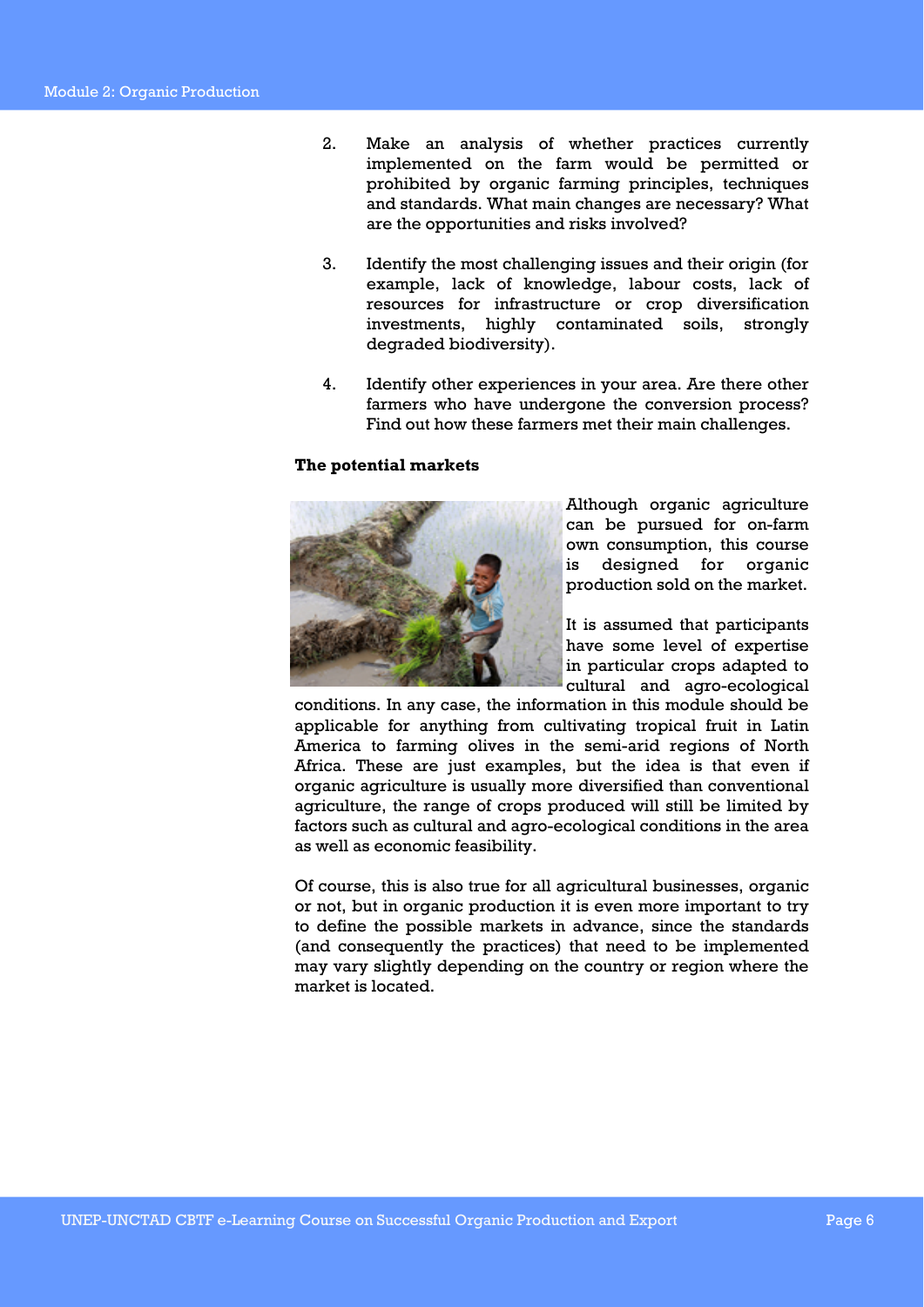### **Assessing the organic market and organic regulations**

In assessing whether the United States (US) is the best market for his coffee, a coffee producer should take into consideration location, quantitative productive output, the quality of coffee produced, the expected price, transportation costs, business partners and other aspects important to export. If the market and product seem to align, then a producer should acquire information about the general organic techniques required to fulfill standards set by the United States National Organic Program (NOP) regulations. Compliance with these regulations will be key to certified organic export to that market.

However, if the US market is not the best place for this producer's coffee, the local market may present an opportunity. In some cases, the local market may not require certification (some countries do not have mandatory certification guidelines for organic products), in which case, focus should be placed on choosing the best organic technologies for the production unit (in accordance with agro-ecological conditions, know-how, for example).

There is yet another possibility; a producer may have no idea which market is best or may want to access more than one international market. In this case, compliance with several different regulations and standards may be required, as well as compliance with non-organic standards such as "good agricultural practices" standards.

First steps regarding organic markets selection and certification issues:

- 1. Make a list of all the crops (and, if possible, animals) that could potentially be integrated into the organic farming system, according to cultural background and agro-ecologic conditions of the region.
- 2. Search for market information (and/or advice) regarding potential crops (both for domestic and export markets). Determine which crops seem to provide the best opportunities in the targeted markets.
- 3. Decide whether you would like to sell the organic products at the local level (in domestic markets) or at the international level (for export). For export markets, if possible, decide which specific countries or regions to target.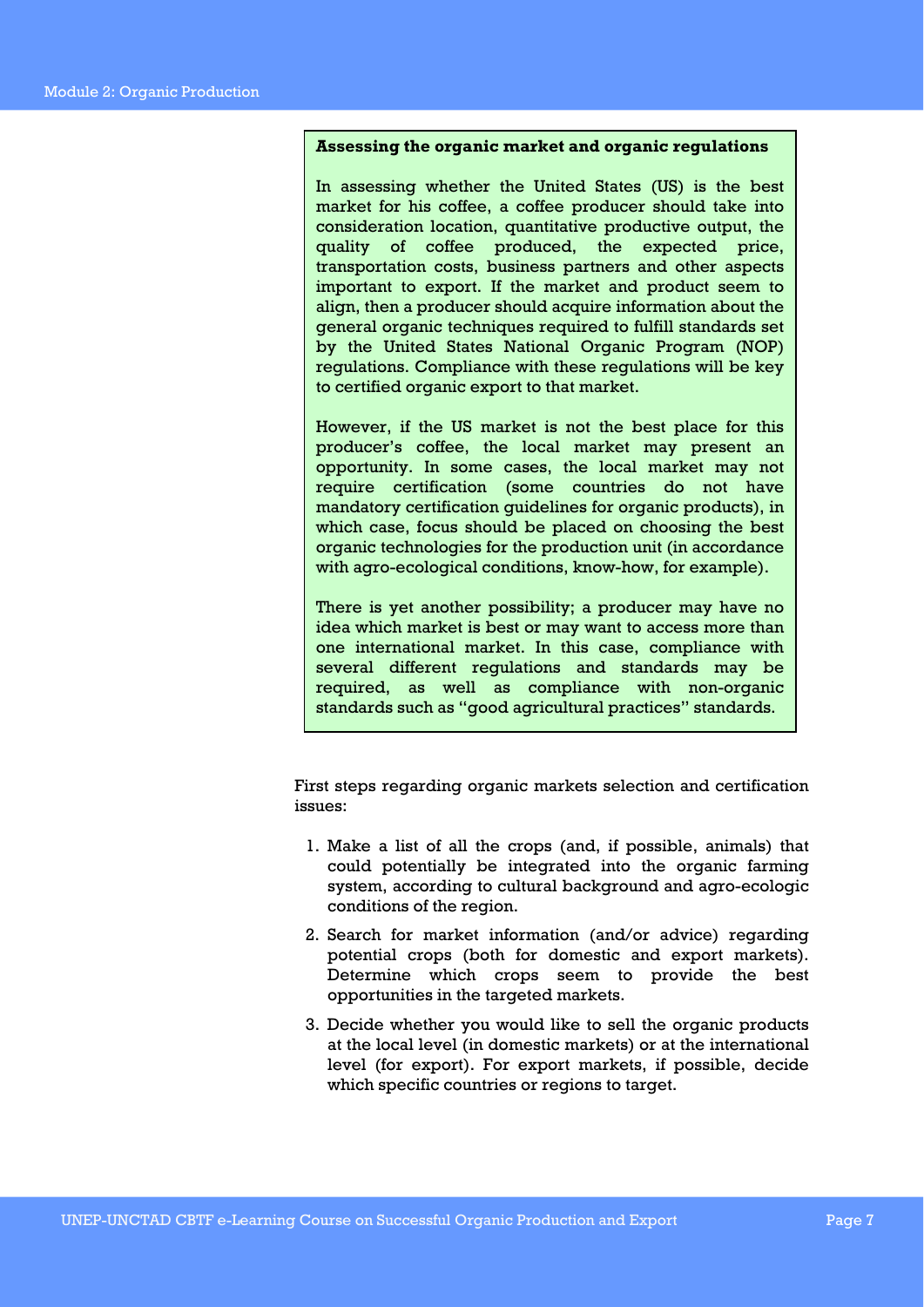4. Ask for advice on the regulations and standards relevant to the selected markets. Specifically, ask about the main differences regarding permitted practices or inputs, and integrate this information into the analysis recommended in the previous subsection ("First steps in understanding organic systems", point 2).

### **The MaikaalbioRe Cotton Initiative in India: A successful partnership for integral support from conversion to marketing**

#### *The initiative in brief*

MaikaalbioRe is an initiative for biodynamic (certified) cotton located in the State of Madhya Pradesh, in central India. The cotton is exported to the European market. Over 1,000 farmers cultivate the cotton fields, which are situated in an area where cotton is traditionally grown. The region enjoys deep, dark soils rich in clay, a good water supply and irrigation systems and complementary production of sugarcane, bananas, guava and vegetables.

The initiative was started by Remei AG, a Swiss cotton-yarn trading company, in partnership with MaikaalFibres Ltd., an Indian spinning mill. Remei AG worked on developing the market in Europe and providing links to the textile chain. A project team from the spinning mill worked in the villages with the farmers to convert their lands to organic. An independent company called MaikaalbioRe Ltd. was formed. Farmers are simultaneously suppliers (cotton) to and customers (support services such as training, consulting/crop monitoring, inputs, etc.) of the company.

The main task of MaikaalbioRe is to provide efficient assistance to the farmers of the area. This involves enabling farmers to convert their land to organic and, subsequently, constantly improving organic practice in order to produce good yields. This involves:

- > organizing farmers;
- > providing training and advice;
- > assisting with documentation;
- > supplying organic inputs;
- > crop monitoring;
- > quality management;
- > organizing certification and Internal Control System (ICS);
- > buying organic cotton at 20 per cent higher price from the farmers;
- > identifying organic markets for the food crops.

#### **Success factors:**

- > shared vision and partnership (communicates confidence to investors);
- > integrated supply chain (secures sales channels and constant supply);
- > clear profile and controls (creates trust and marketability);
- > well-trained extension personnel and farmers (offering the technical support needed);
- > cooperation (an innovative approach to expanding the market, proving effective);
- > premium (a critical factor especially in conversion);
- > consideration for social concerns (builds up confidence and stabilizes cooperation).

**Source:** Adapted from Weidmann and others (2007).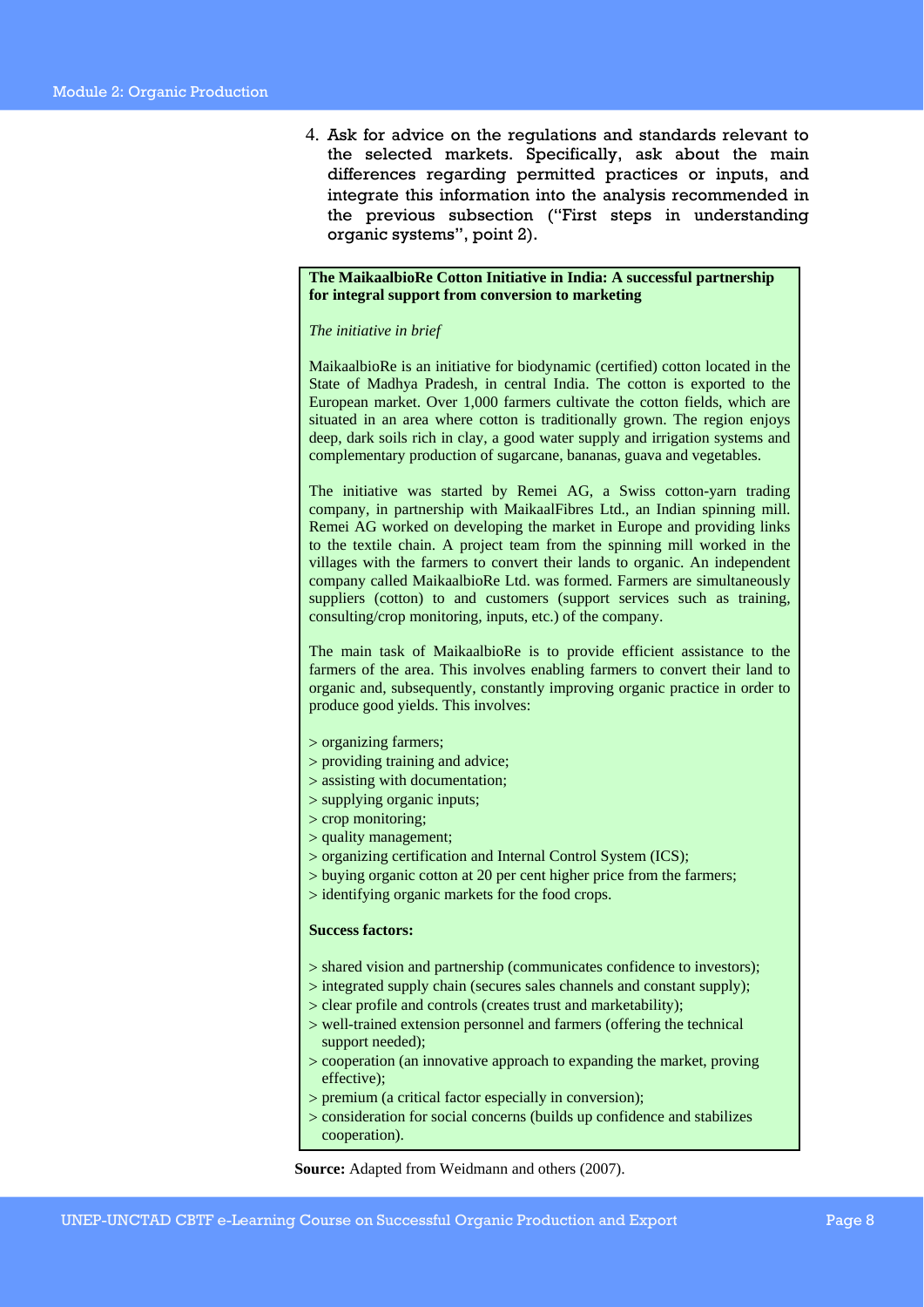#### **The support framework**

As was elaborated in Module 1, organic agriculture is a multifaceted opportunity for producers all around the world, particularly for small and medium farmers in developing countries. If correctly applied, organic farming methods are sure to have a positive impact on the environment and natural resources. However, for producers, the potential economic benefits of organic farming and trade are neither instant nor guaranteed. Although, most likely, once the organic system is in place and the farm has reached its proper natural balance, soil and water quality will improve, yields may rise, pest problems may decrease, infrastructure, and market access and income may improve (Hine and Pretty 2007; Nichols and Altieri 2009).

Nevertheless, the conversion period can be quite difficult because these benefits are not yet fully accessible. Many farmers, who do not have proper support during the conversion period, may drop out of organic farming despite the opportunities and potential benefits. Therefore, one of the most important things to do when preparing an organic project is to look for local or international support options.

Finding and acquiring support:

- 1. Research the national organic movement in your country. Contact the organization and inquire whether support from them or from others is available.
- 2. If no national organic movement has been organized, search the Internet, or talk with fellow producers to find out whether local non-governmental organizations or government offices are working on organic agriculture promotion. Contact these organizations and make sure you are informed about the different support options.
- 3. Organic farming and trade seminars, fairs, workshops, both at national or international levels, are good places to acquire information and support; try to attend and participate.
- 4. Always be willing to participate in or aid with the local organic movement. Countries with strong organic movements usually have stronger organic agriculture support policies (UNEP/UNCTAD 2008).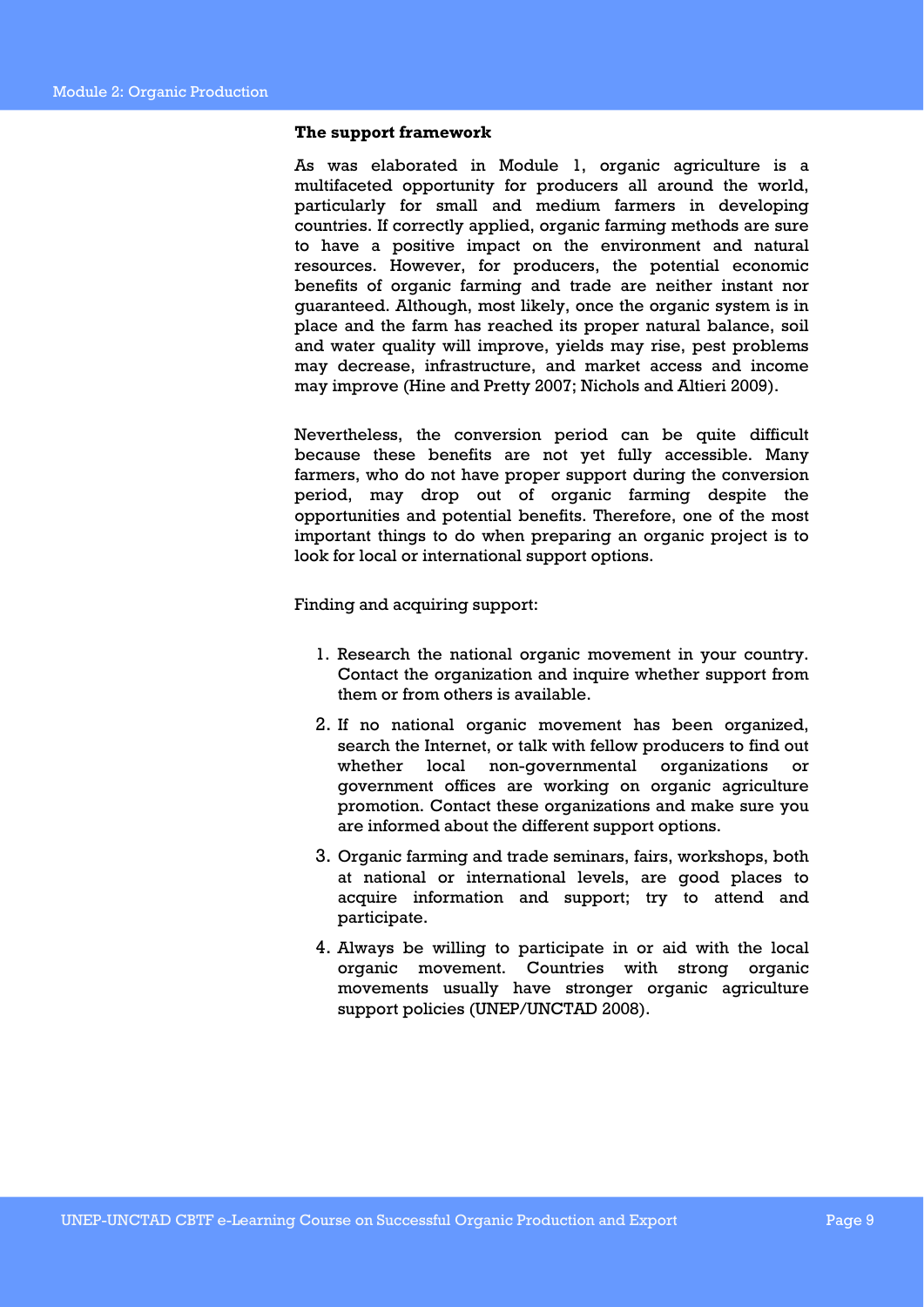### *2.2.2 The Conversion Plan*

The transition period should be easier if a good conversion plan has been developed. A sound plan should help to prevent the main problems that usually arise, minimize risk, avoid bad investments and inform and encourage all those involved in the process.

The first step in drafting a conversion plan is a careful analysis of the modifications that need to be implemented on the farm, based on the current system or situation, regarding the production objectives and the requirements of the targeted organic market. Since the "ideal" system cannot be established all at once, it is important to implement adaptations in steps or phases. Using a chronogram (see Table 1) to map out activities and expected results could be very helpful.

It should be kept in mind that in order to achieve certification in the shortest period possible, all minimum requirements of an organic system[2] must be implemented as soon as possible. Once these have been implemented, it is of the utmost importance to document all practices on the farm and to keep a record of all expenses, in order to prove that no prohibited inputs or practices have been applied from the particular date of conversion onwards. Farmers may want to contact a CB or other competent authorities to register or gain official recognition as being "in conversion". In some countries, the competent authority provides an "in conversion" registry service at a very low cost or even for free. Registration will most likely require the conversion plan, although there is no specific format for this kind of plan and it is not mandatory to do it  $[3]$ . (The transition or conversion plan should not be confused with the management plan, which is mandatory for certification purposes). Table 1 represents an example of a conversion plan.

*[2]This would mean eliminating the use of unapproved inputs or practices, according to the relevant standards (see sections 2.2 and 2.2.1 of this module).* 

*[3] In some cases, when there is parallel production, it could be mandatory to have a conversion plan for the different parcels, as this is permitted only for a fixed period of time and solely as a conversion strategy.*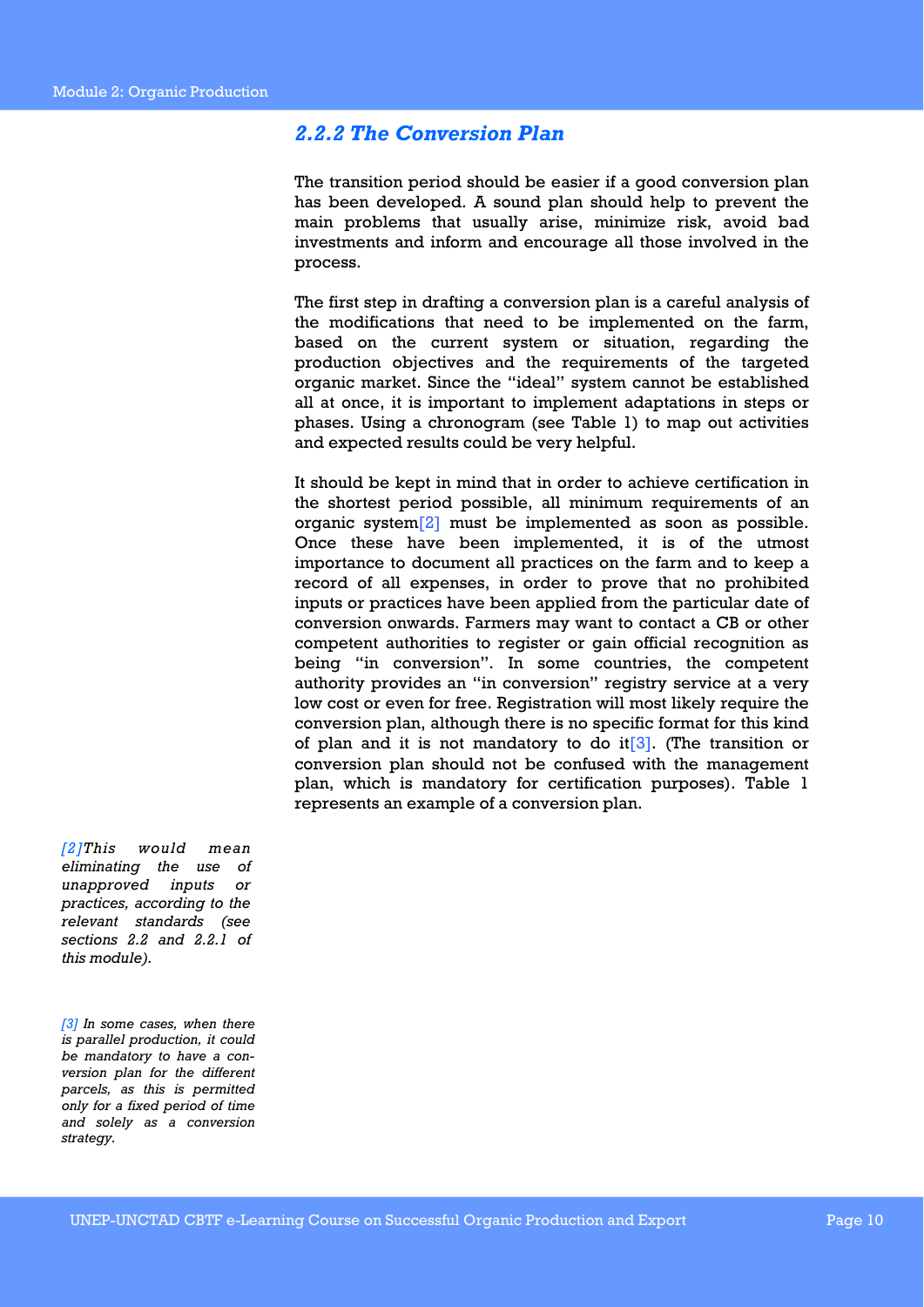| Issues to con-<br>sider             | <b>Necessary</b><br>adaptations                                  | Phase 1                                                            | Phase 2                                                                             | Phase 3                                             |
|-------------------------------------|------------------------------------------------------------------|--------------------------------------------------------------------|-------------------------------------------------------------------------------------|-----------------------------------------------------|
| Soil manage-<br>ment                | Increase<br>organic<br>matter con-<br>tent<br>Prevent<br>erosion | Stop burning<br>of crop resi-<br>dues<br>Sow on con-<br>tour lines | Use mulch before<br>the rainy season<br>Sow green ma-<br>nure after har-<br>vesting | Sow pas-<br>tures<br>around the<br>contour<br>lines |
| Production<br>system                |                                                                  |                                                                    |                                                                                     |                                                     |
| Plant nutrition                     |                                                                  |                                                                    |                                                                                     |                                                     |
| Plant protec-<br>tion               |                                                                  |                                                                    |                                                                                     |                                                     |
| Animal hus-<br>bandry               |                                                                  |                                                                    |                                                                                     |                                                     |
| Post harvest<br>and process-<br>ing |                                                                  |                                                                    |                                                                                     |                                                     |
| Marketing                           |                                                                  |                                                                    |                                                                                     |                                                     |

**Table 1. Conversion plan** 

**Source:** Adapted from Garibay and others (2009).

### *2.2.3 Technical tools for implementing the conversion plan: General description of organic farming methods and techniques*

The first step in the conversion process is changing a conventional farmer's general approach towards agriculture. Conventional farming focuses on achieving maximum yields of a specific crop and is based on a rather simple understanding: crop yields are increased by nutrient inputs and reduced through pests, diseases and weeds. Conversely, organic agriculture is a holistic approach to farming based on principles of sustainability. Similar to conventional agriculture, issues such as sufficient and sustained yields and income, food security, profitability and socio-economic development remain goals of organic farming. However, additional aims are involved in organics, such as enhancing the whole agricultural system, including natural and human resources, so it is conserved and employed to achieve an overall balance. Figure 1 illustrates organic farming's aims for sustainability.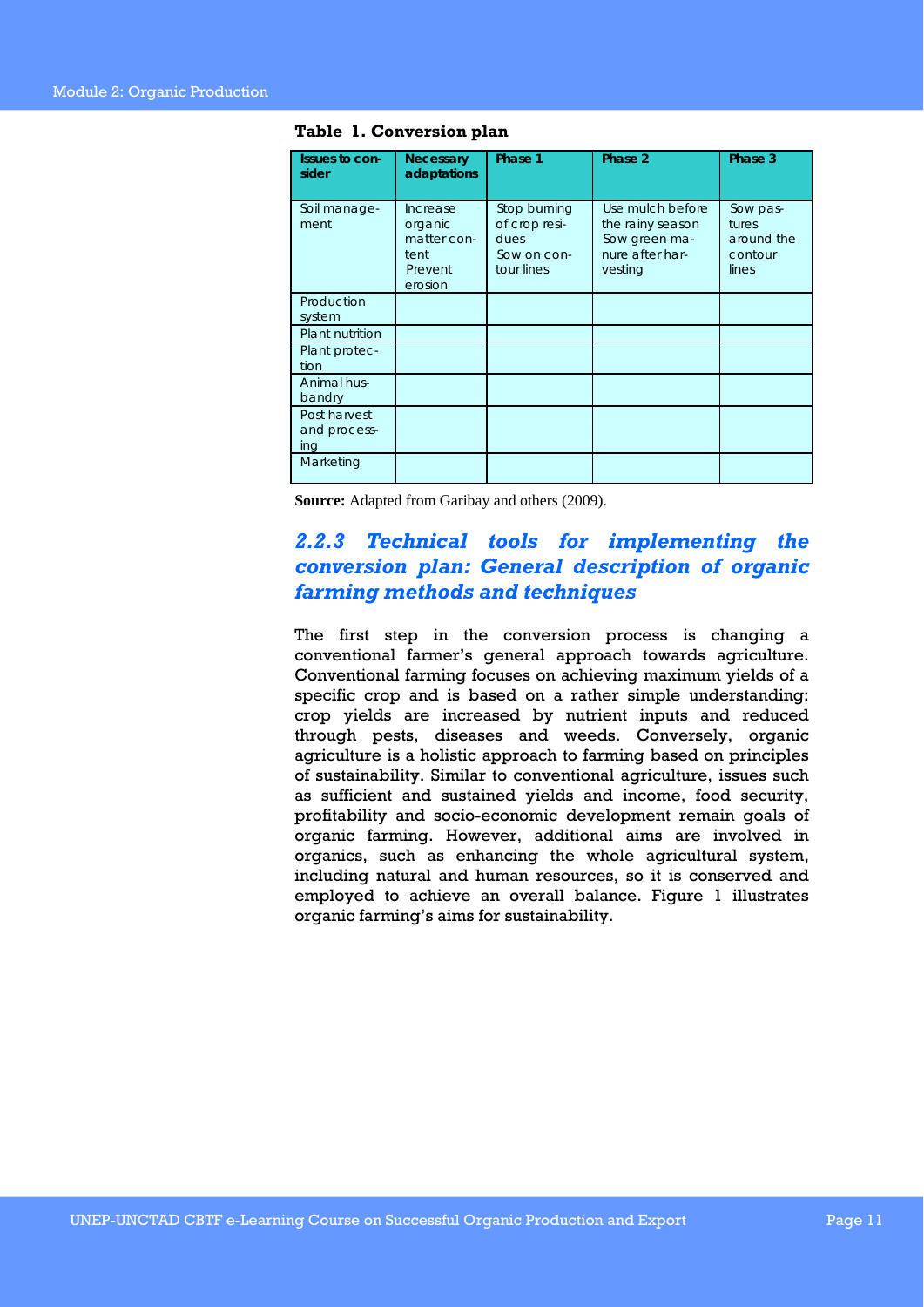

### **Figure 1: Sustainability aims of organic farming**

**Source:** Eyhorn and others (2004).

Organic farming aims to make the best use of natural and selfregulating forces and ecological principles and processes. Organic farmers can learn much from studying the interactions in natural ecosystems such as forests, as the principles underling a natural ecosystem can be used for designing an organic farming system (Eyhorn and others 2004; Scialabba and Hattam 2002).

The fundamental aspects of this natural systems approach to agriculture can be based on the following general principles and practices.

### **Recycling nutrients**.

Plant and animal residues on the farm constitute some of the most valuable resources in organic agriculture, as they consist of organic matter and nutrient inputs. Organic nutrient management is based on assisting nature in the process of biodegrading and integrating the nutrients of organic matter into the farm's nutrient cycle. This process is aided by composting, mulching, green manure sowing, crop rotation and mixing methods.

### **Soil conservation and enhancement.**

Soil fertility is one of the most important concerns of organic farmers. Soil can be considered a living organism composed of millions of micro-organisms that enhance soil structure and nutrient availability. Taking good care of organic soil includes: prohibiting pesticides or other harmful agrochemicals, using organic fertilizers (both liquid and solid) that incorporate micro-organisms into the soil, and employing mulch and cover crops to prevent soil erosion.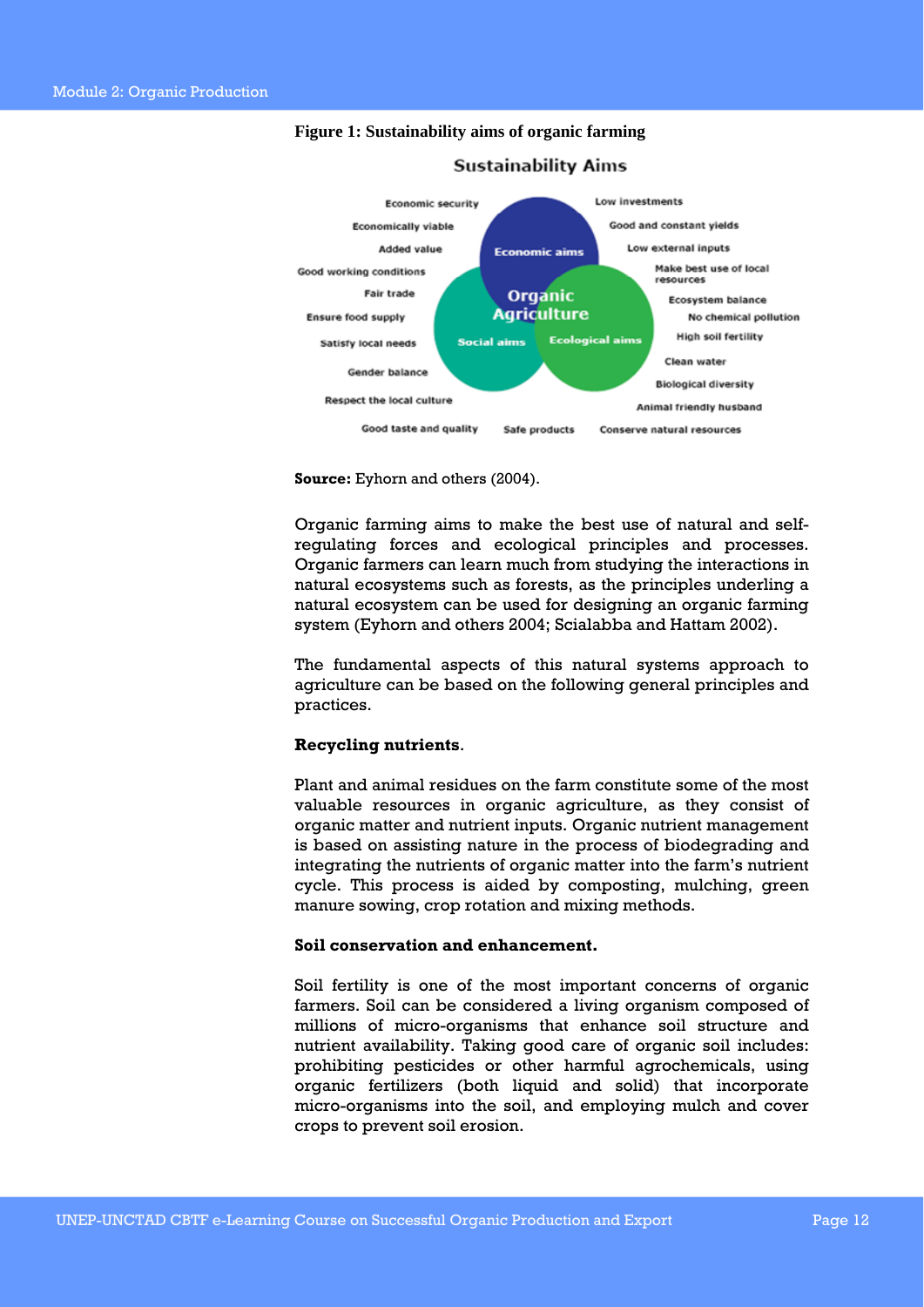### **Crop diversification and integrating farm animals**.

Nature is diverse. Ecosystem studies show that, more likely than not, the more diverse a natural system the more resilient it is as well. In organic farms, several crops should be integrated into mixed cropping or rotation systems. It is also desirable to integrate animals as part of the system, as they provide one of the most important materials to make compost (manure) and are a source of dairy and meat for farmers. Diversification can be seen as a type of economic "insurance", providing food security and market opportunities.

### **Biological interrelations: Pest and disease protection.**

Enhancing the health and resistance of crops, mostly by ensuring robust organic nutrition and mixing crops to foster beneficial synergies, minimizes plant diseases. Providing hospitable conditions, such as habitat and food that attract beneficial insects and natural enemies (insects, fungi or birds), can help control pests.

At a formal or scientific level, there are several different "schools" of organic farming. According to their origin and founders, different systems have evolved for successfully practicing organic agriculture, although most of them rely on technologies related to the principles mentioned above. Some of the best-known schools of thought regarding organic farming methods are shown in Table 2. Different methods may be better adapted than others to local conditions, thus it is best be well informed of their differences, attributes and shortcomings.

| School of thought or<br>method    | <b>Founders</b>                                                                      | Date          |
|-----------------------------------|--------------------------------------------------------------------------------------|---------------|
| Organic                           | Dr Hans Müller<br>(Switzerland), Sir Albert<br>Howard (Europe), J. I.<br>Rodale (US) | 1920s - 1950s |
| Biodynamic or anthro-<br>posophic | Rudolf Steiner, Ehren-<br>fried Pfeiffer (Europe)                                    | 1920s - 1950s |
| <b>Natural</b>                    | Mokichi Okada<br>(Japan)                                                             | 1940s         |
| Permaculture                      | <b>Bill Mollison, David</b><br>Holmgren (Australia)                                  | 1970s         |
| Bio-intensive                     | Alan Chadwick, John<br>Jeavons (US)                                                  | 1970s         |

**Table 2. Schools of thought regarding organic agriculture** 

**Source:** Authors' analysis.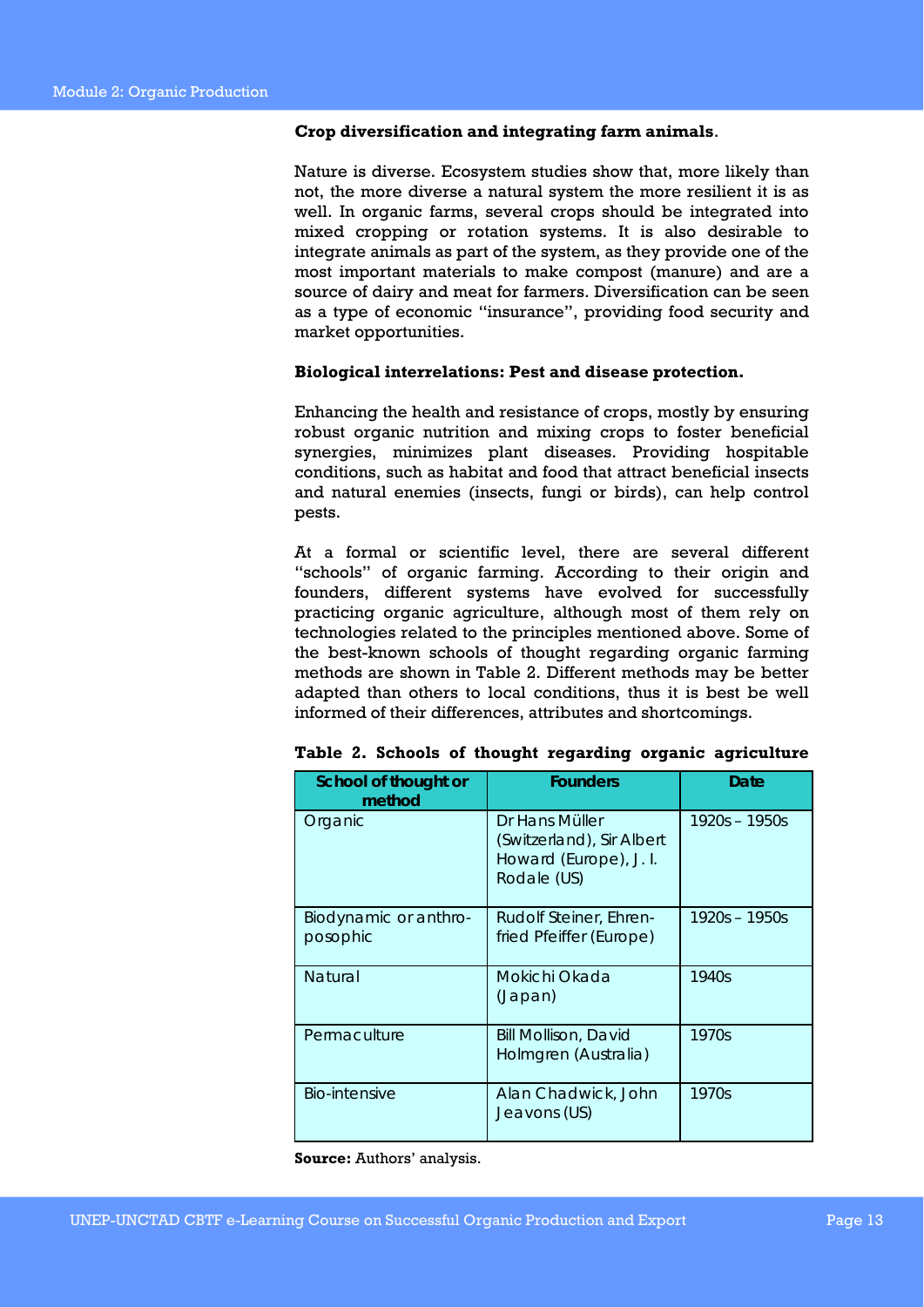While informative, the list of initiatives in Table 2 is not exhaustive, as there are other research, technologies and organic methods employed and developed throughout the world. In fact, an immense amount of local and indigenous farming methods and techniques, which have been successfully developed and applied in developing countries for many centuries, can be considered organic. This includes biodynamic agriculture, integral farming and self-sustaining farming initiatives. However, in the developing world in particular, organic or near-organic practices and knowledge are not well documented nor well disseminated and thus it is difficult to discuss the founders and origins of these types of organic agriculture.

### *2.2.4 Expectations for the conversion process: Possible challenges and solutions*

Converting to organic will most likely bring changes to the agro-ecosystem, the farming household and the organization of work on the farm, among others things. In Module 1, the benefits and generally positive changes were discussed in depth. However, it is also important to be prepared for negative changes that might pose challenges, especially during the conversion period.

### **Decreases in yields and income**

Certainly, not all farms experience decreased yields in converting to organic. In fact, for low-input, small-scale agricultural systems in developing countries, studies have demonstrated that, in most cases, the farm's productivity increases considerably after implementing organic practices (Scialabba and Hattam 2002). However, decreased productivity is a very real possibility. During the conversion process, for example, some intensively managed coffee plantations suffered reductions in output of up to 20 per cent in the first few years. This is especially true for crops that are grown in strict monocultures and are highly dependent on agrochemicals for both nutrition and plant protection. In some cases, it is safe to consider the possibility of a 20–50 per cent decrease in yields (Garibay and others 2009). The main reasons for these reductions include: less availability of nutrients for crops, dependence on rapidly soluble agrochemicals, highly degraded or compacted soils, using high-yield seed varieties that are extremely dependent on pesticides, inexperience in applying organic practices, among others. The lower yields that results from these issues could negatively affect farm income, and farmers need to be prepared for this possibility.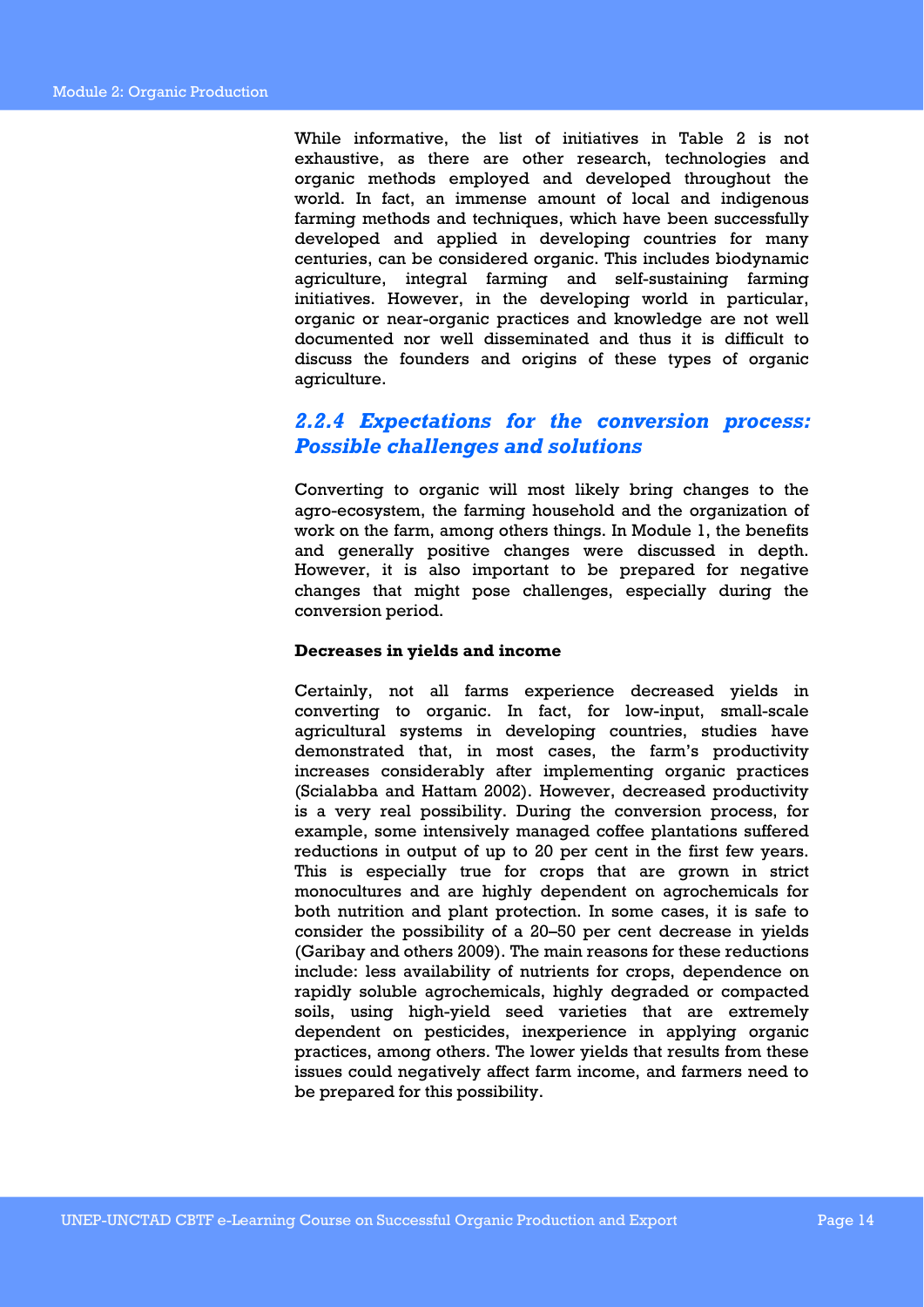### **Investment in infrastructure, additional tools and machines**

Organic farming is a system that permits a high degree of self-reliance. Small and medium organic farmers who are in control of their own production factors and inputs are usually very successful  $[4]$ . In the long run, producing compost on the farm, diversifying crops and closing nutrient cycles on the farm has proven to have a positive impact on farm incomes and reduces expenses related to inputs, food and feed. However, to reach this self-sufficient point and reap the highest benefits from an organic system, some investments in infrastructure and tools may be required during the transition period (for example, buying tools for weed control, building a storehouse for organic fertilizers, purchasing composting machines, reallocating land use for different plants or more livestock).

### **Increased labour needs**

Organic farming transfers expenditures from external inputs (such as agrochemicals or improved seed varieties) to labour, as many inputs that were previously purchased would now be produced on the farm. Moreover, weed control and some pest control will be achieved



through mechanical, and not chemical, means. In addition, some of the new activities introduced for diversification (for example, new crops, animal husbandry, etc.) may require additional labour. In countries where labour costs are high, this could mean a considerable increase in the farm's expenses, whereas where labour is relatively cheap expenses may decrease. During the conversion period, when special adaptations have to be done on the farm, these costs could rise even more. Finally, sometimes there is resistance to change from the farm's regular workers and individual productivity may drop.

*[4] For a concrete example of successful experiences of this type, see Kilcher and others (2007).*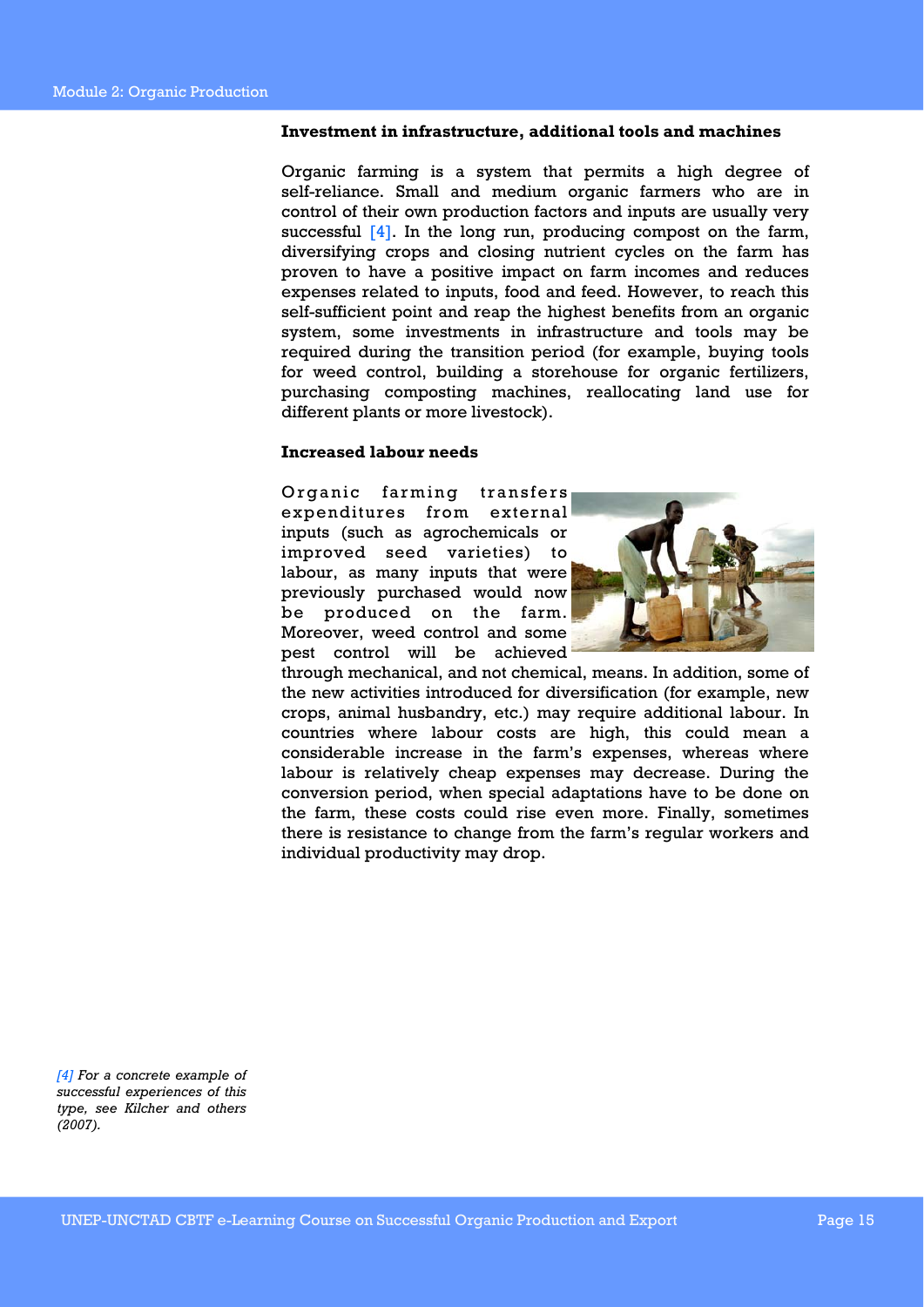### **Difficulty in accessing organic markets**

Successful organic farmers are usually very much aware of organic markets (whether domestic or abroad) and often become directly involved in the marketing of their products. When selling locally, marketing is a logical, almost necessary step, as organic farmers build bonds that lead to regular costumers and foster confidence in their products, which in some cases may alleviate the need for certification. The export market, however, is highly demanding in terms of quality and reliability (and less reliant on personal bonds). Therefore, competing in well-developed export markets may require more extensive marketing. Most farmers are not used to thinking about marketing, demands of the market (in terms of quality, appearance, etc.) or linking their product directly to the market. Therefore, acquiring knowledge about the greatly specialized market environment for organics (both locally and internationally) and learning how to operate in this market are challenges for farmers new to organics. Additionally, market access during the conversion period is quite limited, and products produced generally do not obtain the price premiums or other organic market advantages during this time.

### **Possible solutions**

Successfully meeting these challenges will depend a great deal on the farmer's creativity, learning from others and receiving good advice. In addition to these suggestions, some general solutions follow:

- Implement partial conversion of the land, when standards permit. This is especially useful when the risk of decreased yields is high, the farmer is not well trained or completely convinced, or agro-ecological conditions are difficult.
- Discuss the expected changes and difficulties as well as the long-term benefits with the family and farm workers as much as possible. Ensure that their needs for maintaining productivity are met.
- Look for governmental or international support for conversion. Some countries do have specific policies and funds to support conversion. Some United Nations environmental funds in cooperation with local offices, such as the Global Environmental Facility $[5]$ , have small grants that could be accessed for this purpose.
- Diversify market possibilities. For example, have an on-farm market day, sell products at local outlets (such as supermarkets or specialty stores) and export high-quality products (gourmet markets do not necessarily require organic certification).
- Add value to products that enjoy robust demand or provide good market opportunities. For example, gourmet artisan cheese, coffee liquor or sweets and dehydrated tropical fruits.

[5] www.gefweb.org/.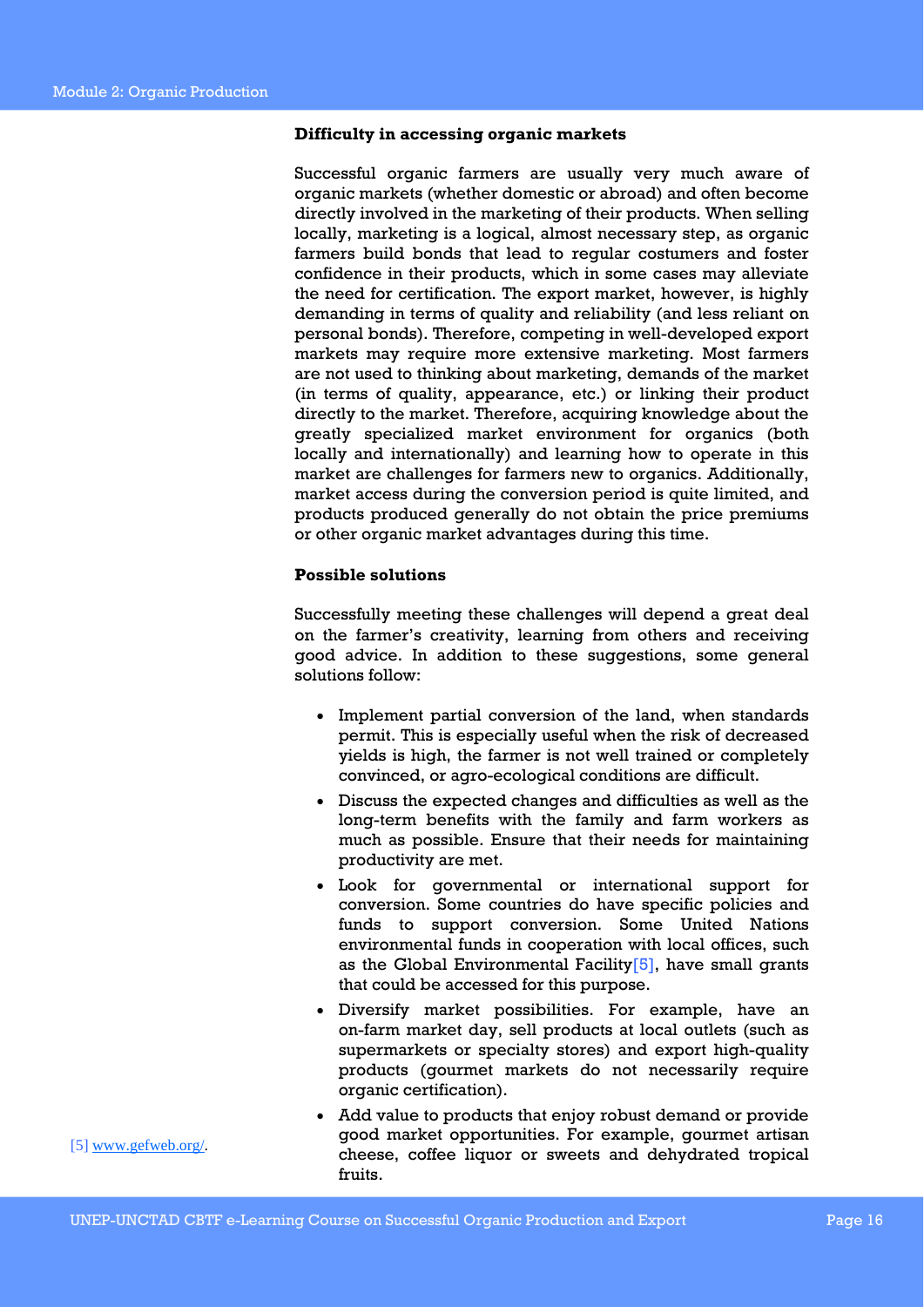#### **A small coffee farm's conversion to organic in Costa Rica: Diversification and self-sufficiency strategies**

#### *The farm*

This Costa Rican coffee farm is comprised of 3 hectares of land, located in the community of San Jeronimo in Perez Zeledon, in the Province of San Jose, about 175 kilometers from San José city. A family of five lives on the farm, including three children under 18 years of age. Before the conversion process began, the house (located on the farm) was in good condition and cooking was done with electricity and commercial gas. There were also a storage room and a small building to make bocashi (fermented organic fertilizer). The farm had always been dedicated to the production of coffee, although annual crops (green beans and coriander) were planted in a small area and approximately 300 citrus trees were dotted among the coffee plants. At the time, 30 per cent of the coffee plantation was fertilized with organic fertilizers made on the farm, with the balance made up by commercial synthetic fertilizers. A forestry component on the farm consisted of approximately 200 trees, used as windbreaks or shade. Besides coffee and a small number of lemons, no other marketable products were produced on the farm.

#### *Changes implemented*

The possibility of substituting coffee with any other crop was limited by the steep and stony nature of the land and the family's unwillingness to give up coffee production. Therefore, the basic strategies for augmenting this farm's income were increasing organic coffee production and adding value by processing it on-farm. A very small processing plant was installed. Shade for the coffee plants was improved by planting *Musa paradisíaca, Erythrinapoeppigiana* and other forestry species such as *Terminaliaamazonia*. Furthermore, making the farm completely organic was made a top priority. A gas flame-thrower was introduced for weed control, and adaptations were made to the building where organic fertilizers were produced. Production of bocashi was abandoned as this required some external inputs such as semolina and charcoal. Instead, the family started producing worm compost, which recycles the coffee pulp left over after processing coffee and requires no other additional materials.

In addition to optimizing organic coffee production and processing, diversified production strategies were introduced. Corn, fodder crops and sugar cane (all for feeding small animals) were substituted on a small area located on the oldest part of the coffee plantation. Three small separate buildings for goats, pigs and chickens were built. A biogas bag was installed and fed with the pig dung, which produces enough gas for the family's cooking needs. Effluents from the biogas system are also used to fertilize the coffee plants. The family consumes some of the milk from the goats, while some is transformed into cheese and sold in the surrounding community. Surplus eggs, chicken and pork are also sold in the community. Another small area on the plantation is now used to grow a wide variety of vegetables. These vegetables are fertilized with worm compost, which incorporates coffee pulp and goat dung. A 60 square meter green house was built for year round production and cultivation of crops difficult to grow in the natural environment. A hydraulic ram was also installed in order to bring water up from the river, located on a lower elevation than the farm.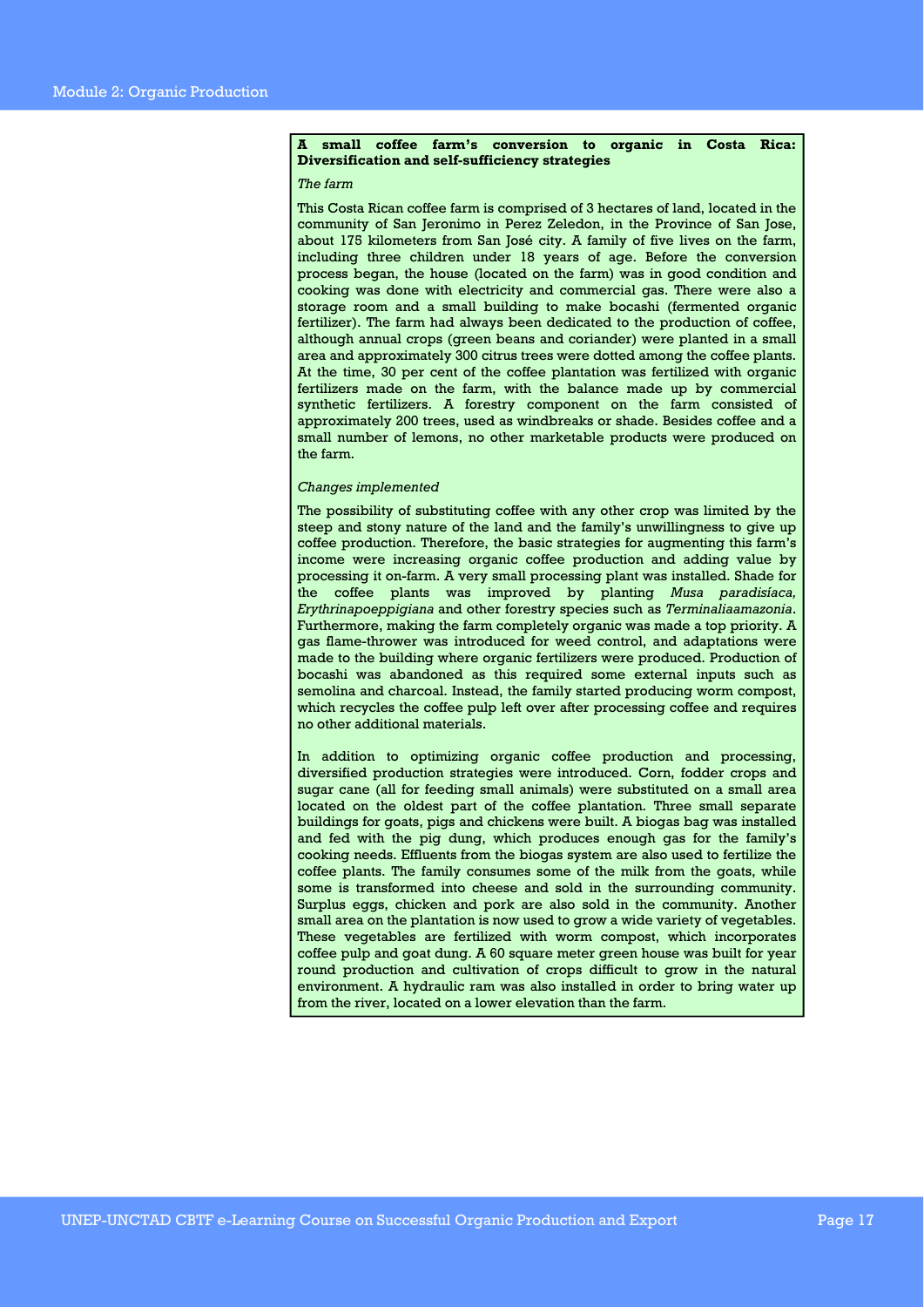#### **A small coffee farm's conversion to organic in Costa Rica: Diversification and self-sufficiency strategies** *(continued)*

Today, in addition to milk, cheese, eggs and meat, the family enjoys an enriched diet composed of a large variety of vegetables and some fruits. Other community members appreciate these vegetables and come to the farm weekly to buy surplus production. Planting precious wood species also enhanced the farm's forestry component and will provide an important source of income for the family in the middle to long term. Today, the farm still predominately focuses on the production of coffee, however, it is now fully organic and pursues a diverse set of alternative activities. Due to these changes, this Costa Rican family now enjoys a variety of food and additional income for other needs.

**Source:** Kilcher and others (2007).

### **2.3 Organic Food Processing**

Organic food processing constitutes an entirely different world of opportunities and challenges. Adding value to organic products via processing that adheres to organic tenets holds much opportunity in terms of increased income and market access. Furthermore, considerable work has been dedicated to developing high-quality products and low-input technologies based on the ethics and principles of organic agriculture. These developments may relate to the taste, authenticity, degree of processing, concern for specific additives, nutritional composition, degree of convenience, the level of energy use and food miles as well as food safety. The Code of Practice for Organic Food Processing[6] is a basic document for guidance on these issues as they relate to processors and certification bodies. The code lays out the requirements maintained by the organic food sector on a very practical level, including guarantees for food quality and safety of organic products. The document makes a clear distinction between requirements that are compulsory (mandatory regulations) and optional (voluntary practices important for business success).

#### **Organic food processing requirements**

The basic regulatory framework for organic food processing held up by governments, such as the European Union (EU), or private standards bodies, such as IFOAM, include some basic tenets:

- > food production must comply with basic quality standards;
- > no mixing of organic with non-organic products;
- > reduce and prevent mistakes in producing organics as much as possible;
- $>$  enable transparency through the documentation, traceability and verification of production/processing methods.

**Source:** Beck and others (2006).

[6] The content of this chapter is based on Beck and others (2006).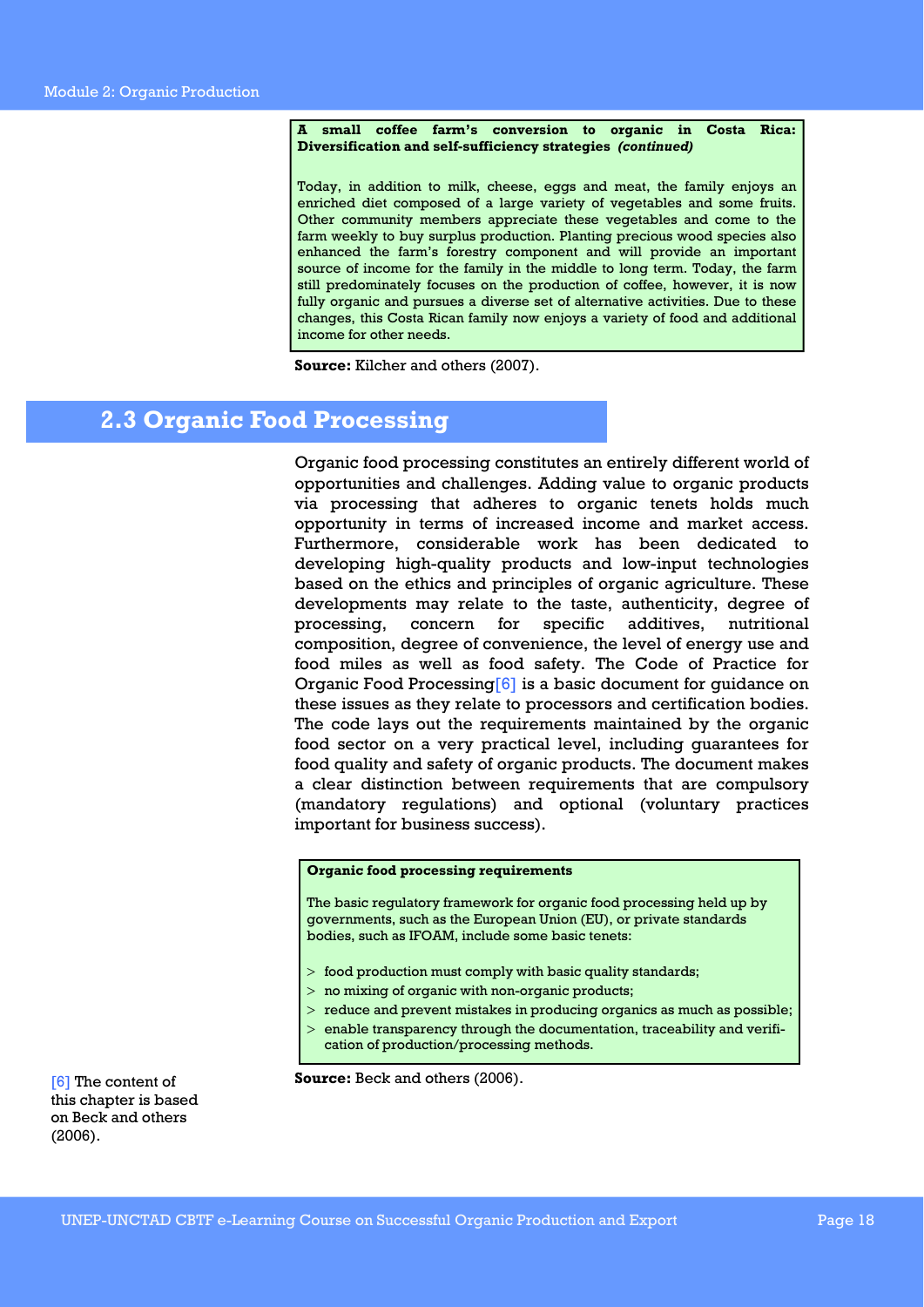### **Organizational requirements**

An organization interested in processing organic products can and should implement some basic organizational tools. These tools can help guarantee that the organic requirements for processing food are fulfilled.

- **Business goals:** Organic principles need to be set out as clear business goals. Elaborating and implementing strategies for achieving these goals will help to establish a high level of credibility with customers.
- **Management and organization:** Management and other organizational structures must facilitate successful planning and implementation of the complex requirements for purchasing, storage, processing and handling of organic foods. Clear responsibilities on all levels and departments are a vital requirement for meeting the strict organic industry standards.
- **Capacity-building:** All staff members involved in the different stages of production must be informed of the requirements for handling organic products. Their knowledge should be continuously refreshed and updated.
- **Process description:** The processing steps and activities should be represented in a flow chart or some other pictorial form. Specific considerations for organic products should be clearly laid out, e.g. for storage, cleaning and treatment of storage areas, labelling, recipe specifications and to prevent mixing of organic and non-organic products.
- **Bookkeeping:** The product chain and processing steps should be clearly documented to guarantee the traceability and organic nature of the product, from when it is first procured to when it leaves processing facilities.

### **Procurement**

A trusting relationship with the suppliers of the raw good used in organic processing is crucial for guaranteeing the organic quality of products.

- Suppliers: Suppliers should be able to prove they comply with the organic standards. Personally knowing the suppliers may help you get a better idea of the quality of the goods procured. These quality aspects are best addressed by establishing a supply agreement.
- Raw materials: Certificates, documentation indicating delivery and clear labelling in addition to the usual specifications and product checks are important in accepting the delivery of raw materials. The existence of chemical residues and genetically modified organisms (GMOs) should be checked, especially with new suppliers.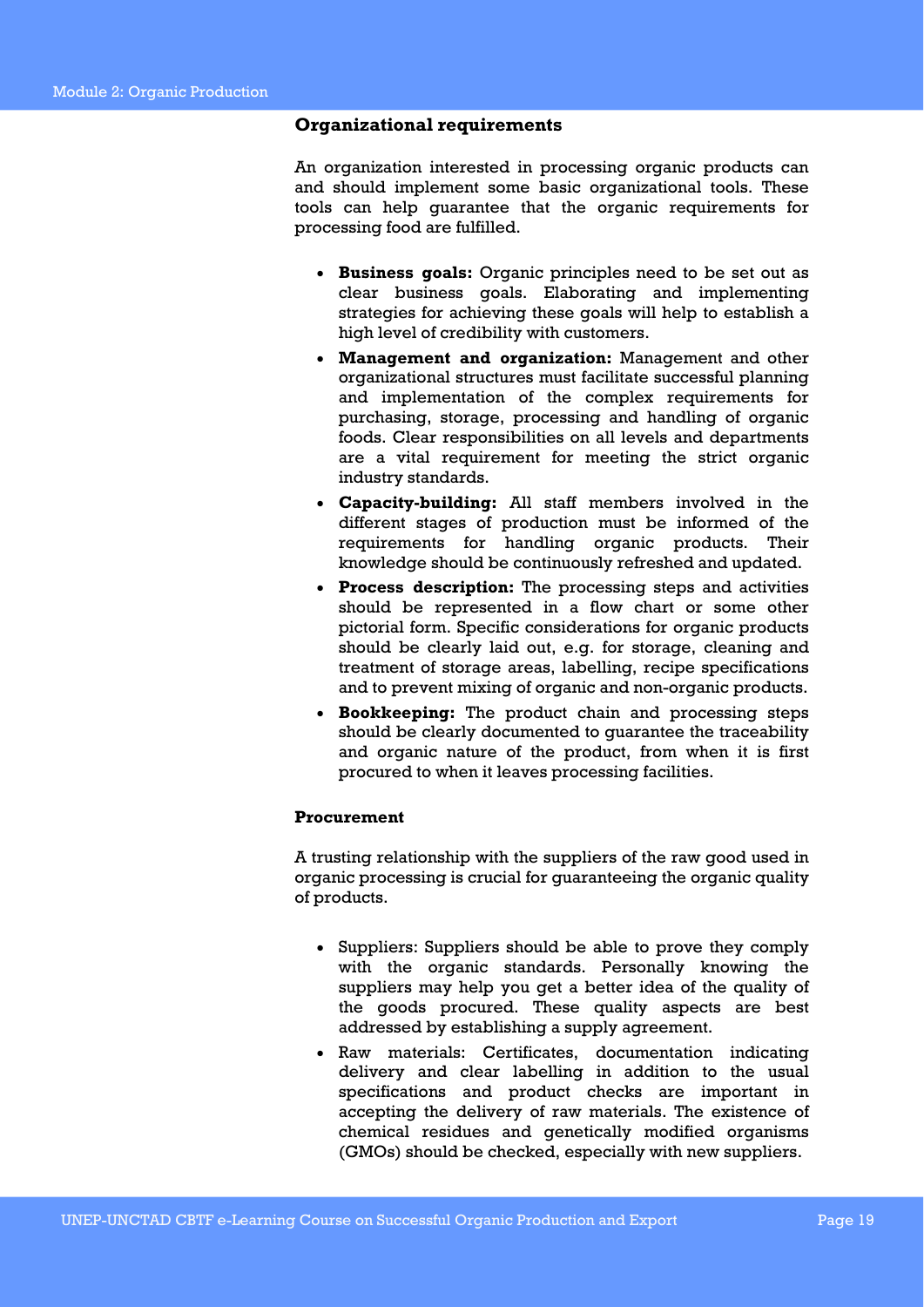- **Procurement from third countries:** Certification requirements with respect to third country imports are discussed in Module 3, section 3.3. Particular attention should be given to the quality of the raw materials, their precise origin and manufacturing and/or production conditions.
- **Transport:** Third party carrier companies frequently transport supplies. These parties should be informed about the specific requirements of handling organic products. During transport, organic batches must be clearly separated from non-organic products and should not be contaminated with prohibited substances. Special attention during loading, unloading and transfer of goods and correct documentation during these stages is important to ensuring the organic quality.

### **Storage**

- The integrity and quality of organic raw materials also must be protected when in storage. Organic raw materials should be labelled and easily identified. Organic products can be stored in any facility as long as the following requirements are fulfilled:
- Storage facilities: Facilities should be designed to ensure that organic materials are not contaminated by non-permitted substances. Special attention should be given to cleaning storage areas and pest control. These measures must be documented.
- Identification: Storage areas used for organic products must be clearly marked and documented. This is particularly important when organic and non-organic products are handled in parallel in nearby areas.
- Minimize mixing: Any mixing of organic and non-organic products in the handling of the products must be eliminated. Staff should follow precise instructions and have knowledge of critical aspects of handling. Preventive measure must be documented and inspected.

### **Processing and/or handling**

The integrity and quality of the organic raw material must be protected and maintained during processing. There are no special requirements regarding processing in EU regulations: organic foodstuffs can be produced in any facility, as long as: (i) all ingredients are permitted for use in organics; (ii) organic and non-organic batches are separated; and (iii) and non-permitted substances do not contaminate organic products.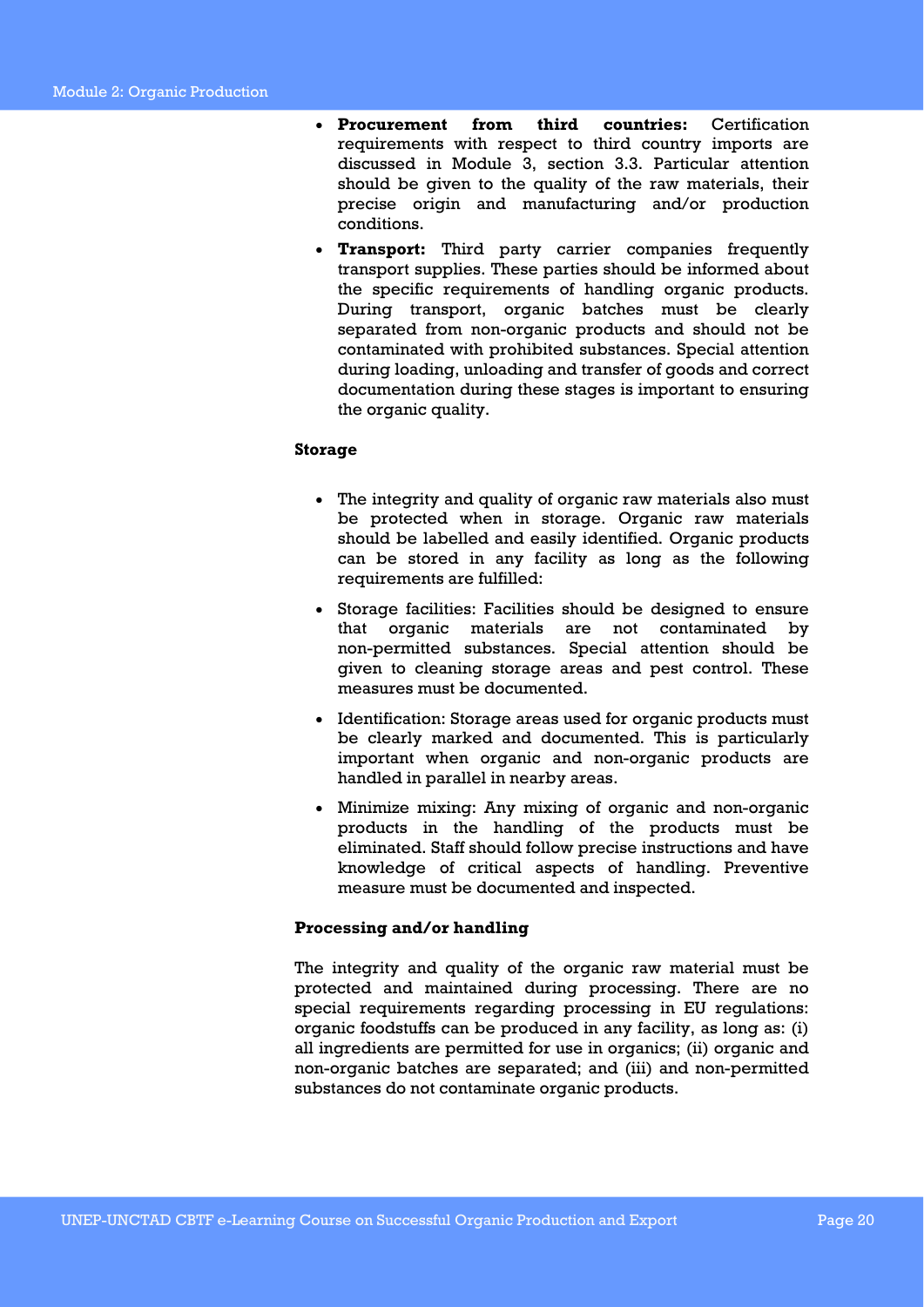- Recipe composition: Ingredients, additives and processing aids must be described in detail for processing instructions. Any non-organic ingredients as per Annex VI of the EU regulations must be GMO-free.
- Pre-processing: Organic production and non-organic production must be separated by time and place when using the same equipment. Appropriate cleaning measures must be carried out between processing and should be documented.
- Production procedures: All equipment, especially transfer containers and production equipment, must be labelled when organic foodstuffs are being processed (for example, with a specific colour). The production of all individual batches must be documented; traceability of product flow must be assured.
- Mixing minimization: When organic and non-organic foodstuffs are processed with the same equipment, staff members must be precisely informed on how to eliminate or minimize possible mixing. Procedures and their implementation must be documented.

### **Cleaning and disinfection**

Organic food must be free of substances used to clean, disinfect and sanitize food processing facilities. Ecological and health effects of the cleaning process and agents used must be considered. A range of "ecological cleaning agents" is available today and should be used when possible. A list of cleaning and disinfection substances and measures must be documented.

### **Pest control**

Protection from pests and diseases in organic food processing is carried out without chemical treatment or irradiation. Organic pest management requires good manufacturing practices, proper cleaning, sanitation and hygiene. Preventative pest control measures play a prominent role and should be documented. Companies that only produce organic products must have an organic pest control system. Parallel producing facilities are strongly encouraged to introduce pest control systems suitable for organic food throughout processing to reduce the risk of contamination.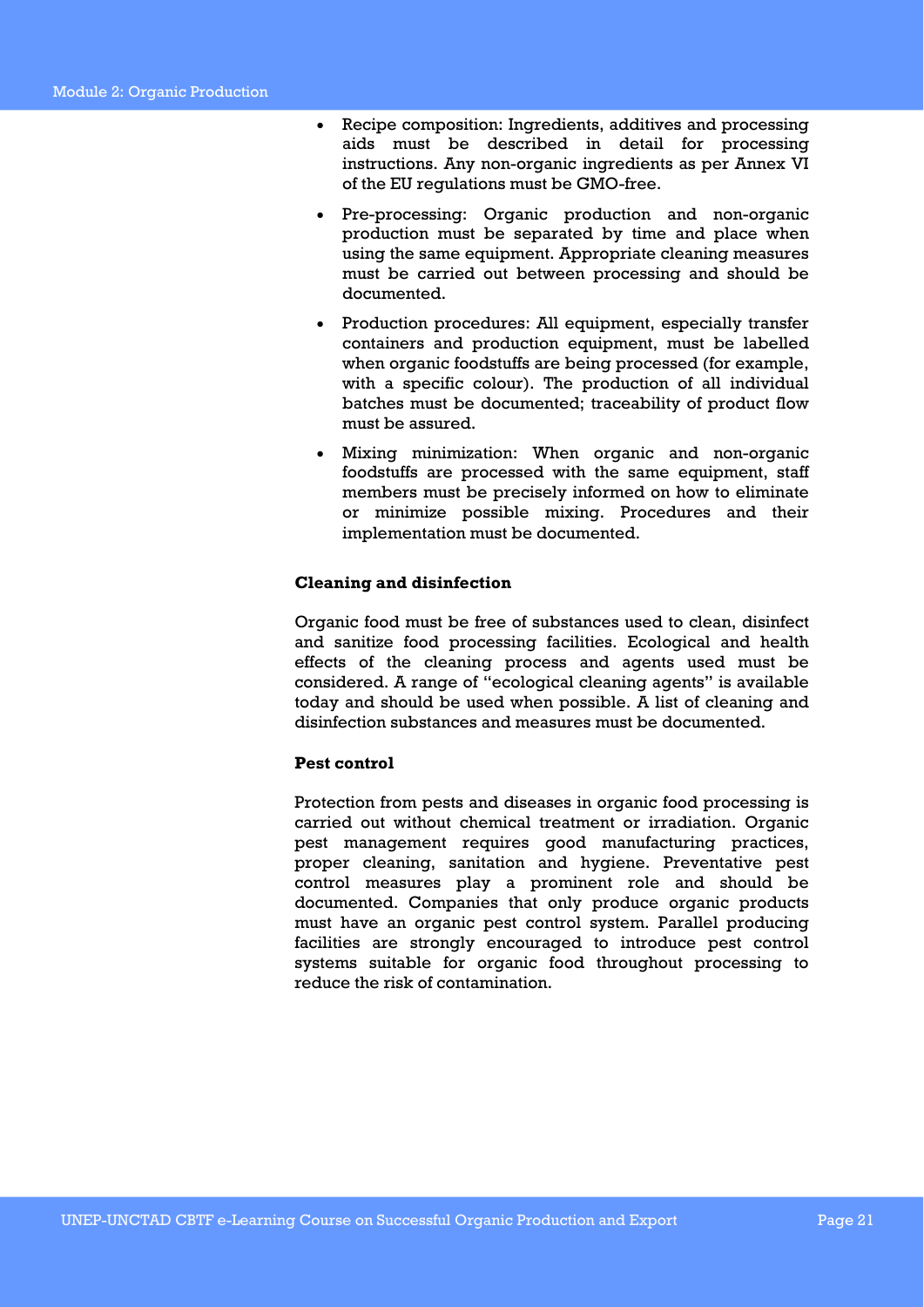### **2.4 Certifying Organic Production**

Organic certification requires undergoing a process that guarantees consumers that production follows the principles and practices of organic farming. In most countries, certification is a service offered by nationally or internationally accredited private certification bodies. In a few countries, such as Denmark, certification is offered at no cost by a governmental body. Farmers and processors attain certification for compliance with specific standards or regulations. The certification process can begin only after the conversion period has been completed and the requirements of the specific standard or regulation demanded by the market have been met. At the request of a farmer or a group of farmers, a CB will send an independent inspector to visit the farm and verify compliance. Based on this information, usually compiled in an inspection report, the CB makes a decision whether the farm is being managed in compliance or not.

In some countries, organic products can be sold locally without mandatory certification, while in others certification is mandatory for the local market. For export markets, no organic product can be traded without certification. The main export markets (EU, Japan, US) have official regulations in place and imports of organic products must comply with them. In addition to the official regulations in the EU, different countries sometimes demand additional certification under specific private standards – both to fulfil organic requirements and to ensure good agricultural practices (GAP).

### *2.4.1 Current standards and regulations in force in the organic world*

### **Official country regulations on organic agriculture**

The official regulatory arena for organic production, processing and marketing is an ever changing one and it has been growing at an explosive speed. Therefore, although the situation changes often, in general, today it could also be said that a vast majority of countries in the world (at least 60 per cent) has already achieved some level of development with regards to drafting, approving and implementing regulations for organic certification.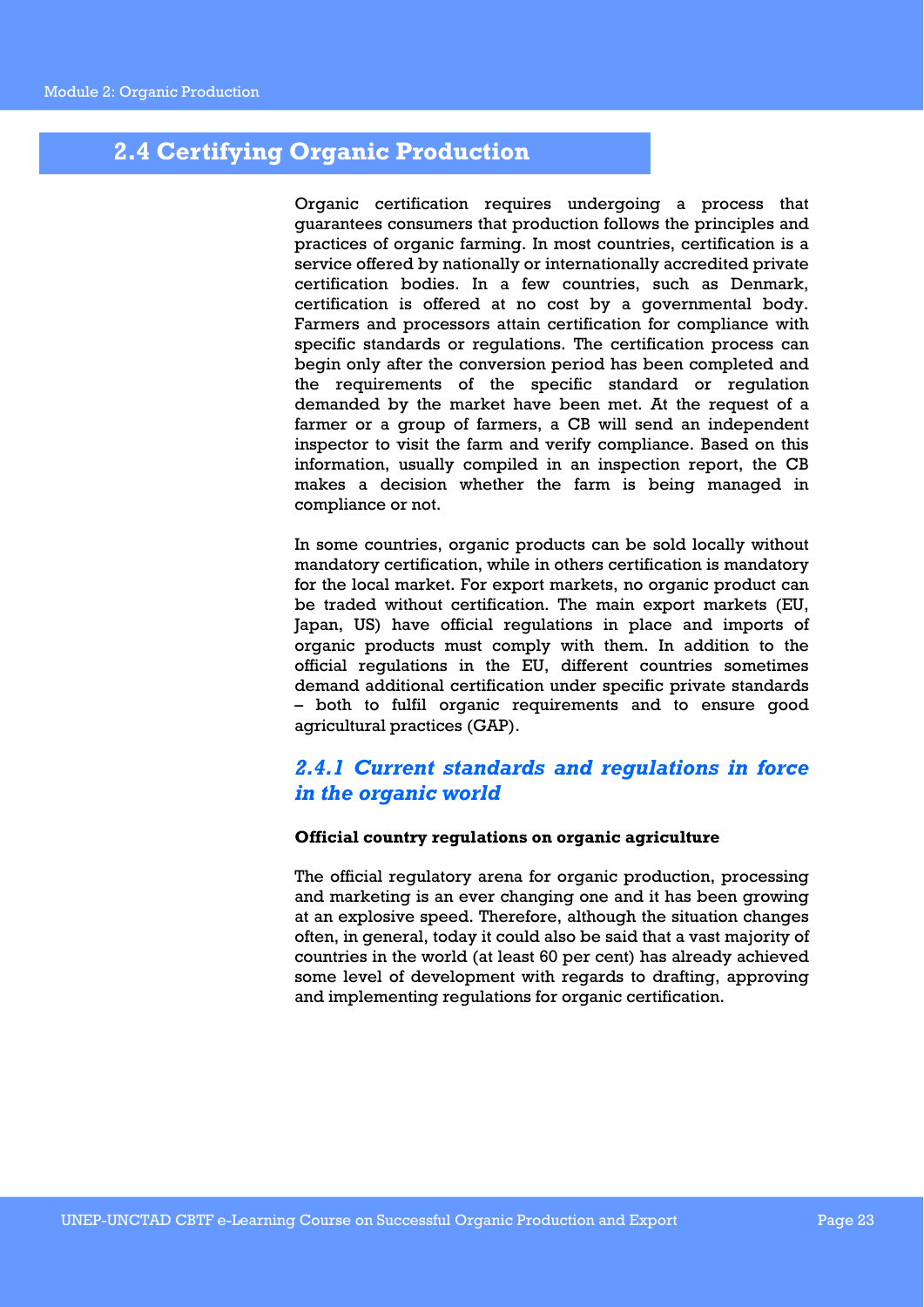Since this is a process in development, three categories are commonly used to describe the status of the regulations in each country.

These are:

- **Drafting**. In the process of drafting or finalizing regulations, but not yet officially approved.
- **Not fully implemented**. Drafted and officially approved regulations are in place, but the institutional development is needed to implement the registration, accreditation and control of the certification process.
- **Fully implemented**. Officially approved regulations are fully implemented under the supervision of competent local or regional authorities.

Most European countries, including those that are not in the EU (a total of 38) have official and fully implemented organic regulations, with the exception of Albania and Kosovo, which have drafted regulations but are yet to implement them. Five countries in the Asia and Pacific region, nine in the Americas and one in Africa also have official, fully implemented regulations, along with China, Japan, and the US.

Four countries in the Asia and Pacific region, seven in the Americas and two in Africa have not fully implemented regulations. And at least three more countries from Europe, seven from the Asia and Pacific region, four from the Americas and seven from Africa are currently in the drafting stage. See Annexes 1 and 2 for the lists of countries in each category.

Most of these regulations are probably similar in general terms and, very likely, have been based on a combination of the Codex Alimentarius guidelines, EU regulations, NOP regulations and IBS, which are the four documents most commonly referenced in official regulations. Most of these regulations can be easily located at their respective governmental web pages. Nevertheless, for the purpose of this course we will only relate to those regulations and standards that have a direct impact on international trade, emphasizing the European market.

Although it is important to note that recently other local markets of large countries are growing and are beginning to demand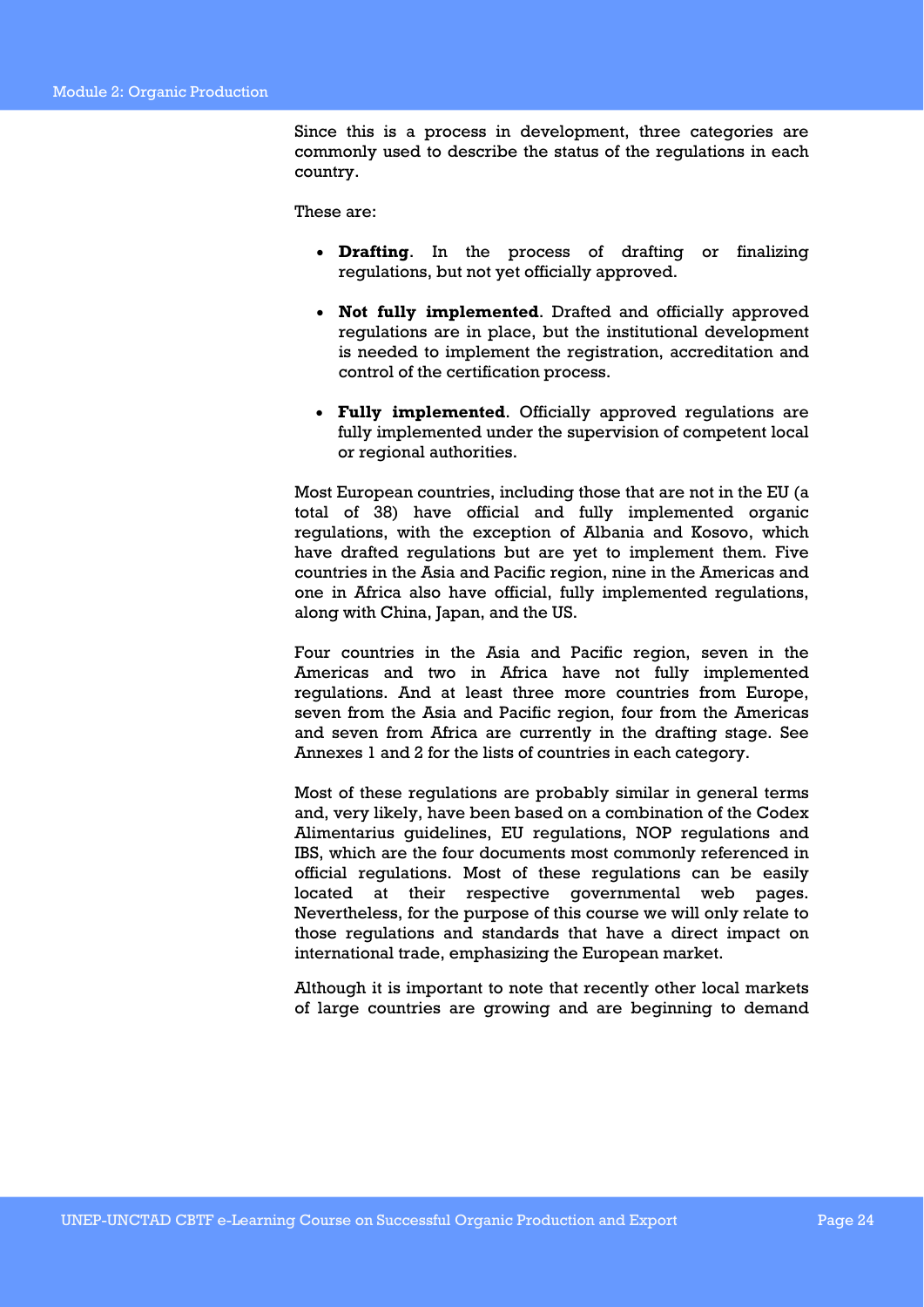more imported organic products (e.g. Canada and China), the most important markets for organic products, in terms of international trade, are still the EU, Japan and the US, therefore, the main regulations affecting the international trade of these products are:

- The US Department of Agriculture NOP regulations for production, handling and labelling standards for organic agricultural products. (www.ams.usda.gov/NOP)
- The EU Council Regulation (EC) No. 834/2007 of June 2007 on organic production and labelling of organic products and repealing Regulation (EEC) No. 2092/91 and its detailed rules for implementation. (http://eur-lex.europa.eu/LexUriServ/LexUriServ.do? uri=OJ:L:2007:189:0001:0023:EN:PDF)
- The Japanese Japanese Agriculture Standard (JAS) for organic plants and organic processed foods. (www.maff.go.jp/soshiki/syokuhin/hinshitu/e\_label/ specificJAS-organic.htm)

Although it is not the purpose of this course to study the organic regulations in detail, we do suggest that you take the time to look through them and know their most outstanding differences. There are documents that compare the main technical differences between these importing countries' regulations. However, because of the changing nature of regulations, these kinds of comparisons easily become outdated; therefore, when looking for specific comparisons between regulations, it is always best to ask a CB.

It is important to keep up with both local and international regulations and standards when involved in an organic production and trade project, especially in developing countries, because:

- Organic farmers will always have to comply with the organic regulations of the importing country, unless domestic regulations are recognized as equivalent by the importing country.
- Different regulations may call for different (sometimes contradictory) technologies. In some cases, it takes a considerable amount of time to implement different technologies (a transition period may be involved).
- Unless the products are intended specifically for one market, it is important to apply a technological approach acceptable for certification under any of the main regulations.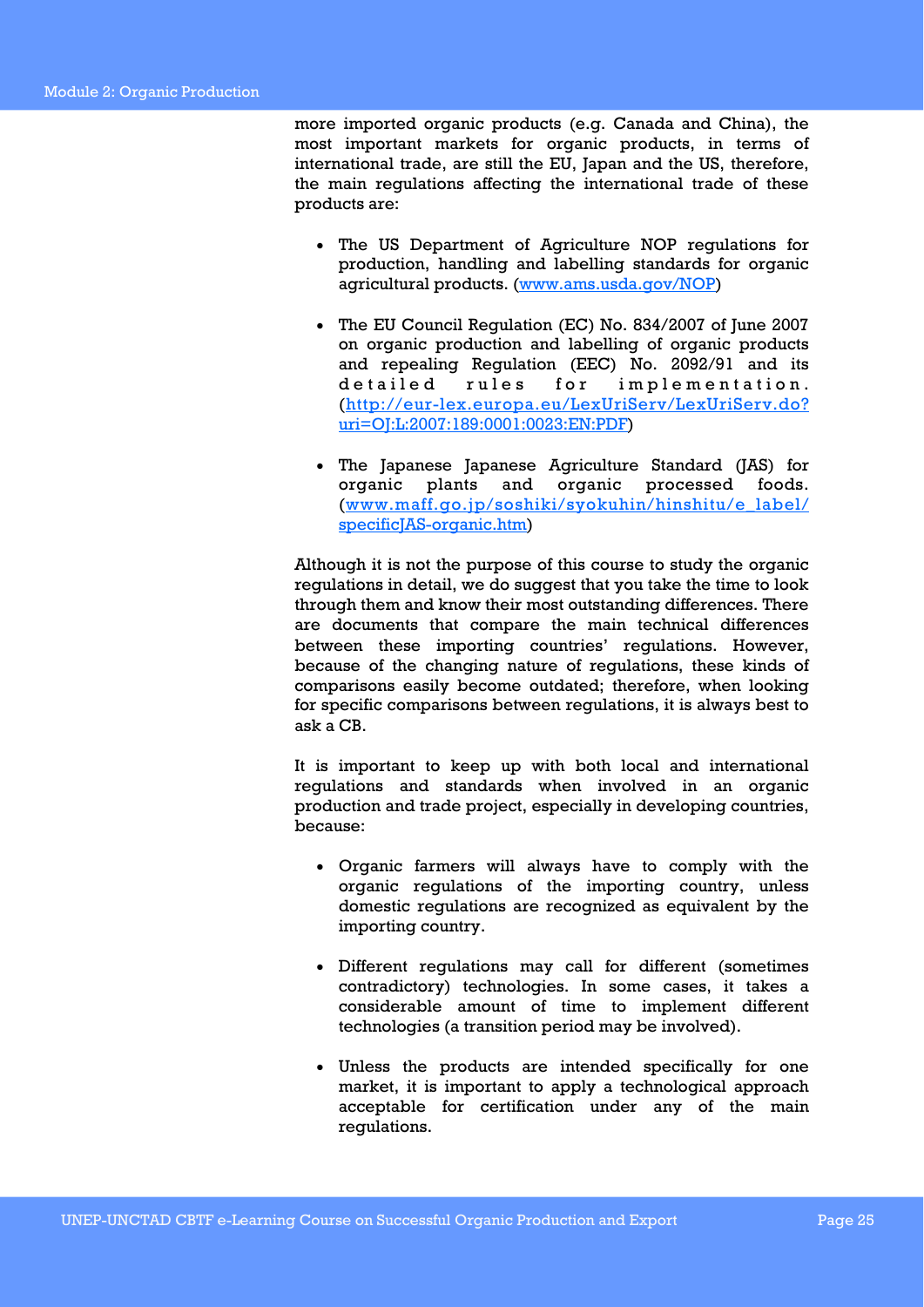### **Appearance, packaging, advertising**

Packaging of organic products should have minimal adverse impacts on the environment and on the products themselves. Consumers of organic products generally appreciate ecologically sound packaging and clear labelling. The quality of organic products is directly related to their production and manufacturing process and it is advantageous to communicate these processors to final consumers. Packaging material can serve to emphasize the credibility and value of organic products, which is important for marketing these products. Thus, offers, invoices, delivery documents, packaging and advertising material must include information about the relevant certification status. Labelling requirements must be observed.

### **Quality management**

Last but not least, every business should implement and manage quality measures, assuring safe and reliable production. Such measures should be established throughout the handling and processing chains. "Organic integrity" is important for garnering the premium prices available for organic processed foods; it is the most important, vital attribute for organic consumers.

#### **Environmental management**

Organic foods should be processed and traded in a way that reduces the use of energy and water and avoids pollution and waste as much as possible. All operations in the manufacturing

process, storage and transportation should consider such environmental factors. Documenting and communicating sustainability concepts and reports with respect to organic products is a good way of presenting the environmental concerns and approach of a business and can provide a competitive edge when marketing organic products.

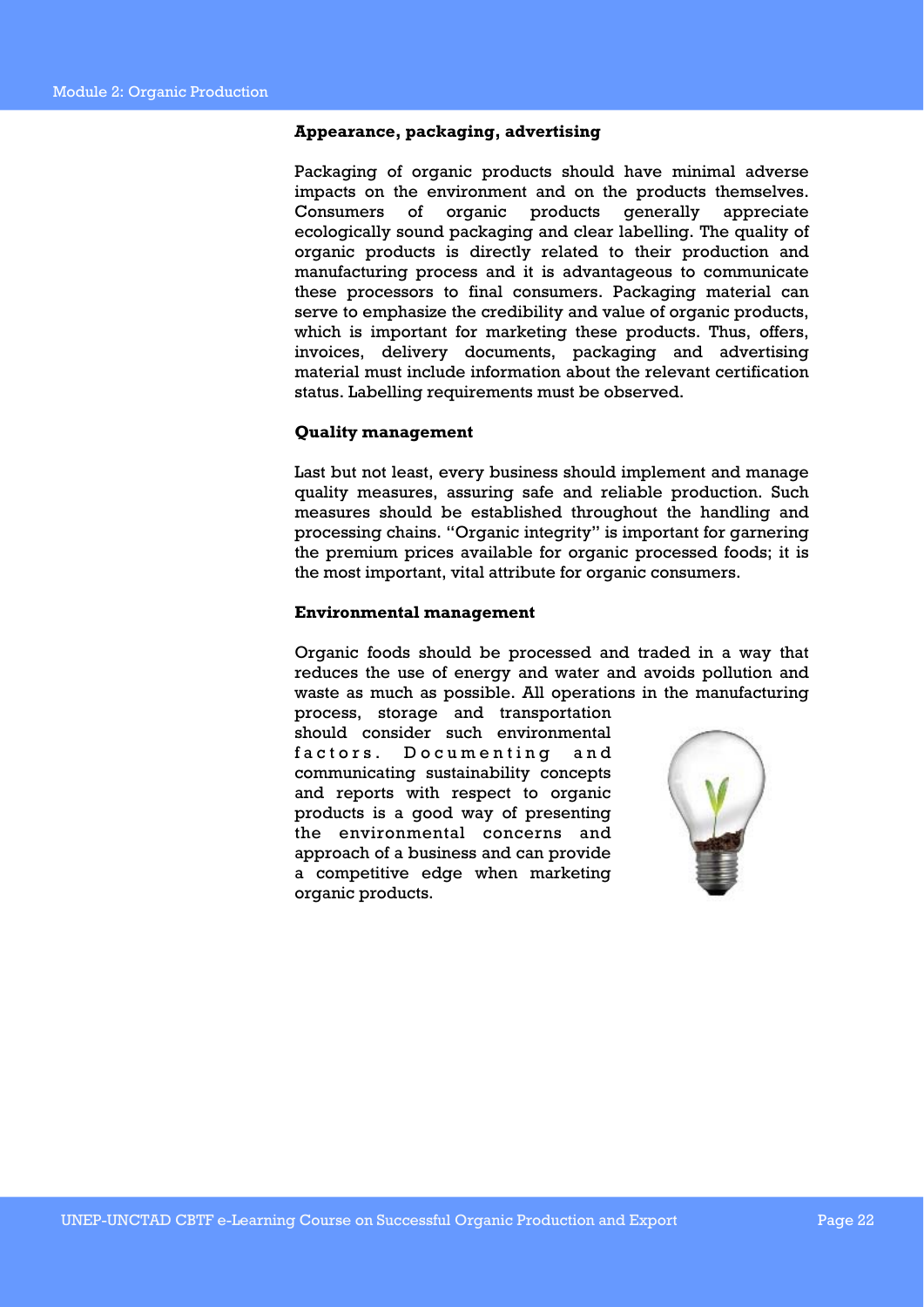#### **International organic standards**

There are currently two international standards for organic production and processing: (i) the FAO/WHO Codex Alimentarius guidelines for organic plant production and processing of 2001; and (ii) the IBS and Accreditation Criteria (the IFOAM Norms for Organic Production and Processing). They are not standards that are used for direct certification, but rather serve as a framework for enforced standards. Many countries or certification bodies have used them as a reference for drafting their own standards. The Codex Alimentarius is also used as a reference for judging equivalency between standards.

### **Private organic standards (EU, US)**

Today, the private standards for organic products in the US have lost importance, as all imported organic goods must comply with the US NOP Regulations and only in very rare cases will the importers in the US insist on having products certified by a certain private standard. This is due to the fact that most private standards must be in compliance with US NOP Regulations.

In the EU, this is not the case. In addition to the obligatory EU regulations, organic products often also must be certified under local private organic standards in order to access specific national markets. This system is a result of the perception that local consumers have more trust in organic products when they exhibit private standard labels. The most important private standards for organic agriculture in Europe are Bio Suisse (which is considered essential for the Swiss market), Soil Association (preferred in the British market) and Demeter and Naturland (for the German market). Demeter, however, is the main standard for biodynamic organic products and, therefore, is also essential for biodynamic products throughout the world. Furthermore, fair trade standards are also popular, which are certified under the FairtradeLabelling Organizations International (more information on standards is available at www.fairtradenet.com). Producers must meet Generic Standards and Product (specific) standards. Additionally, fresh food sold in supermarkets in the EU most likely must be certified according to GAP under Global GAP (*www.globalgap.org*) or TESCO Nurture schemes (previously TESCO Nature´s Choice) (www.tesco.com/nurture/). If the product is manufactured and is to be sold for retailers under a specific brand, then the manufacturing company may be asked to obtain a BRC or British Retail Consortium certificate (www.brc.org.uk/standards/default.asp). This certification, which was originally for the United Kingdom, is now being demanded by retailers in Denmark, Norway, Spain, Sweden and Switzerland as well as by some global retailers.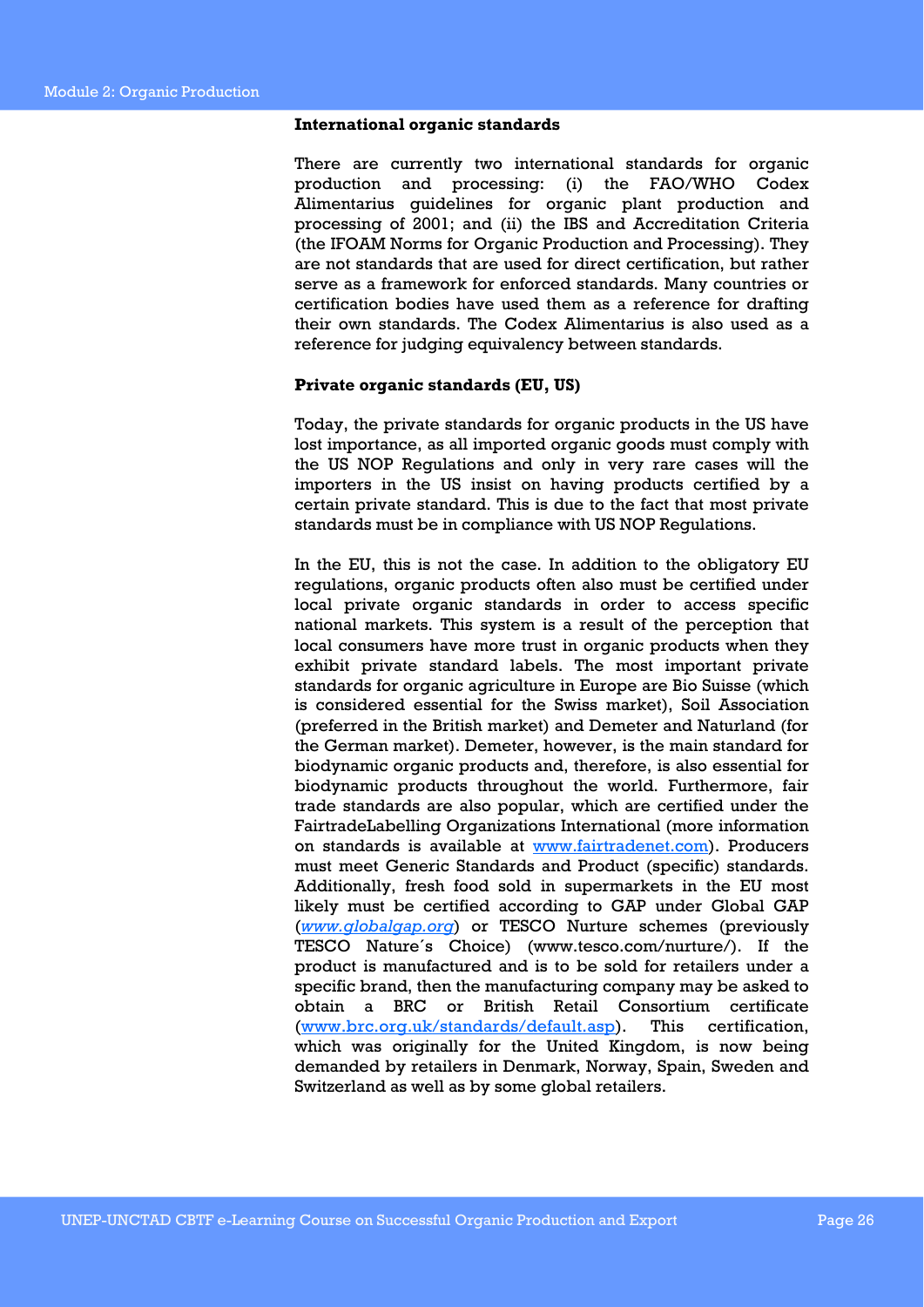### *2.4.2 Certifications Challenges*

### **Lack of harmonization and multiplicity of certification requirements**

As discussed in the previous section, 60 per cent of all countries in the world have developed or are in the process of developing their own regulations for certifying organic production and processing. Private standards are widely used, including those not directly related to the organic integrity of the product but, rather, to social issues, traceability and/or good agricultural or manufacturing practices. Public and private standards are the basic categories for organics, however, the environment of international certification is riled with a multiplicity of different standards. There is little to no harmonization or equivalency between standards in different markets. The fact is that even if, in general, there are no strong differences among the various standards, differences do exist. Standards can vary to such an extent that they become contradictory or excessively demanding. For example, EU and US NOP regulations with respect to manure restrictions are as follows:

- US NOP: Manure must be composted if applied within 120 days of harvest.
- EU: Preference for manure from organic farms and load limits on a per acre basis are required.

A producer working to access both the EU and US markets, thus, has to comply with both requirements. The use of manure is more limited than for farmers aiming to sell exclusively to either the EU or the US.

Additionally, private organic standards in the EU are usually more stringent than official regulations and vary widely on very specific issues concerning agricultural processing and marketing practices.

The need for multiple certifications can be illustrated by the case of an organic farmer producing blackberries (see Figure 2). These blackberries, produced in a developing country with no regulations and intended to be sold as fresh fruit in EU and US supermarkets, face a multitude of certification requirements.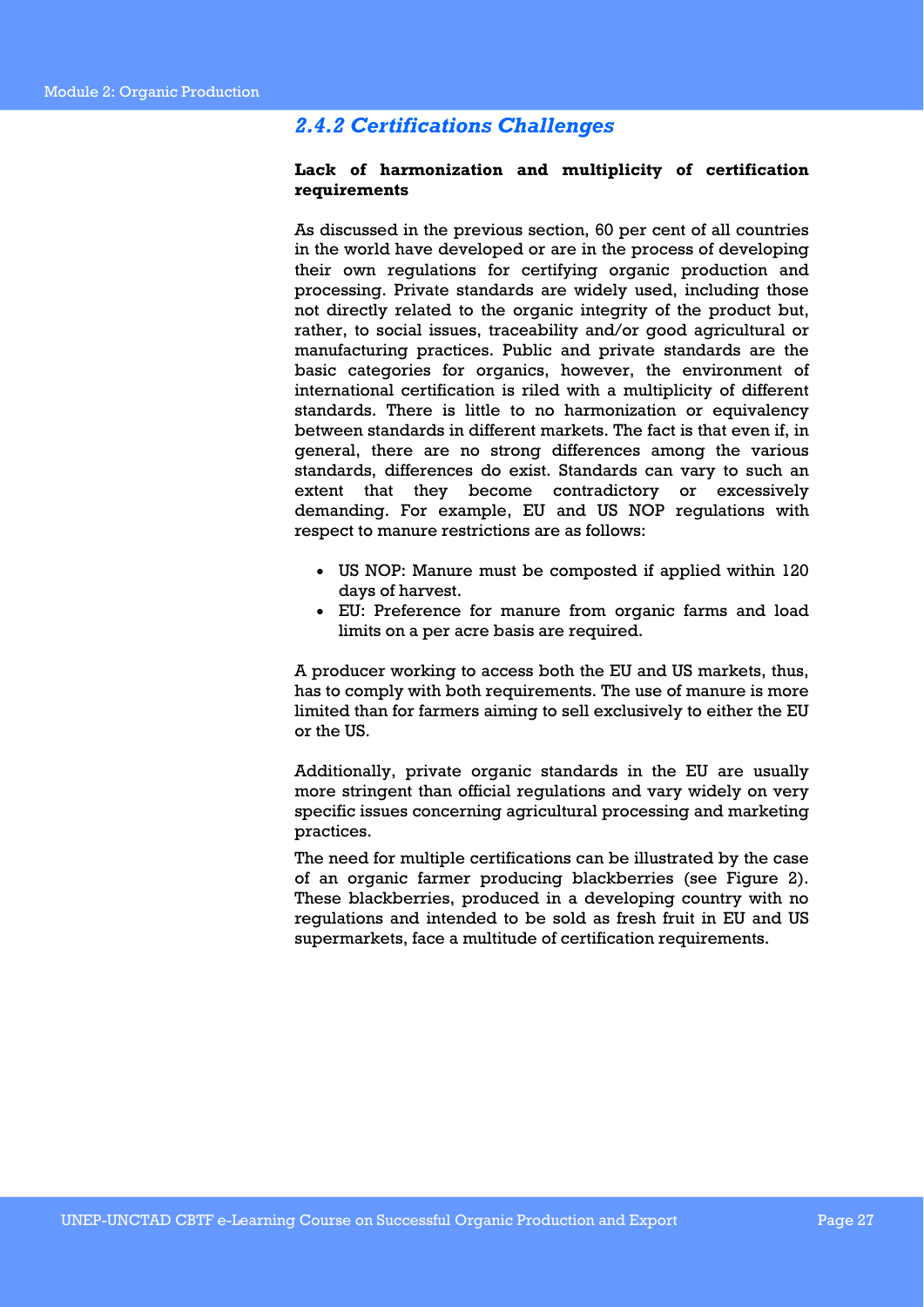### **Figure 2: Certification requirements for organic fruit sold in the EU and US**



If pursuing export to both markets, this farmer needs four different certifications: NOP and EU (organic certificates), Davis Fresh, (GAP certificate for American supermarkets) and Global GAP (GAP certificate for EU supermarkets).

Furthermore, if the blackberries are bought into Switzerland, Bio Suisse certification would be necessary, bringing the total number to five. Figure3 illustrates this situation.

### **Figure 3: Certification requirements for an organic fresh fruit sold in the EU, US and Switzerland**



The lack of harmonization and recognition for equivalency between the multitude of governmental regulations and private standards limits and burdens producers. This situation has really only emerged in the last 5 to 10 years, but represents one of the main challenges for organic trade growth.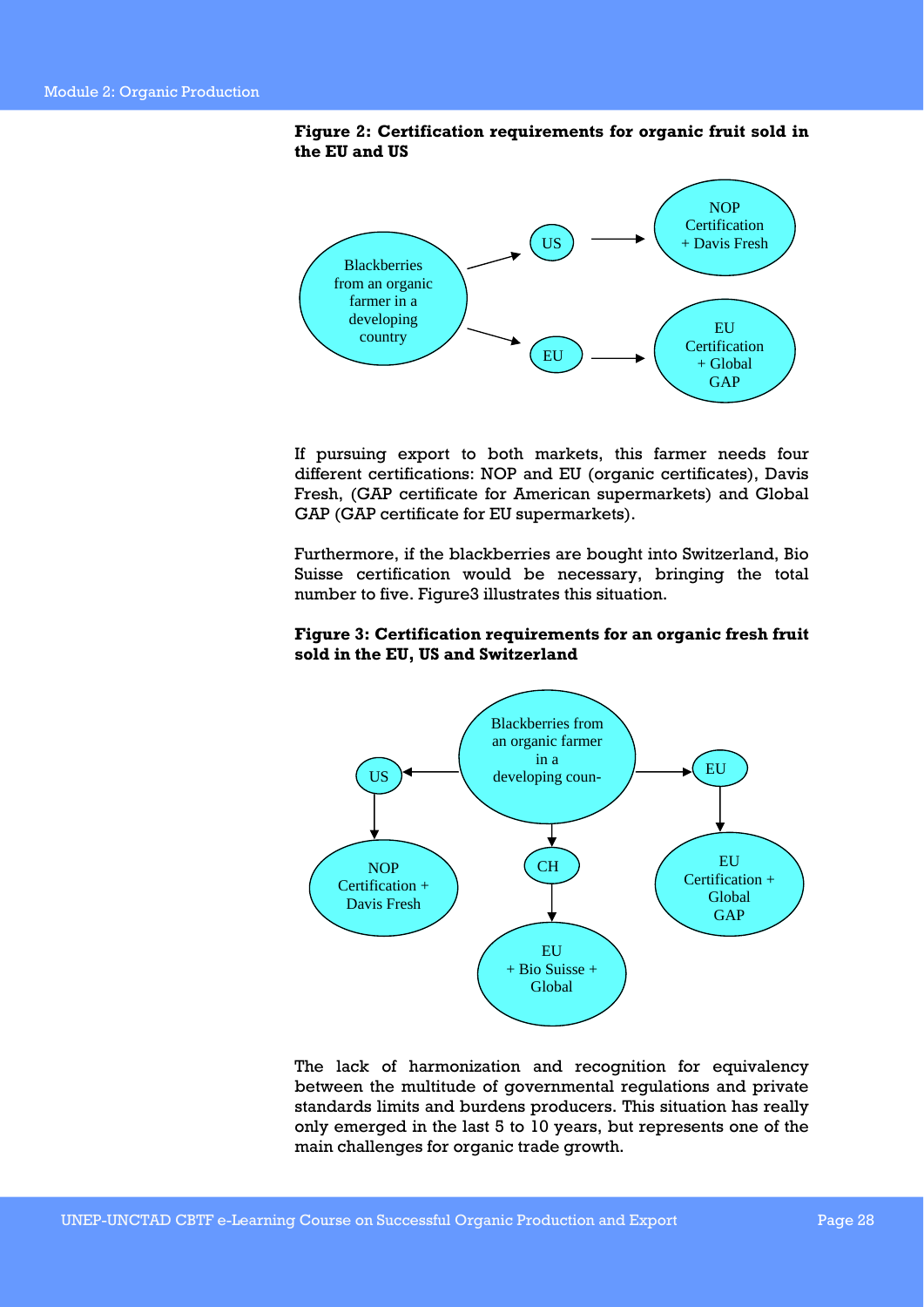The main problems arising from the multitude of certification requirements are as follows:

- costly (direct and indirect costs related to multiple certification processes);
- skewed (tailored in favour of industry and other developed country stakeholders);
- duplication (lack of recognition among different systems);
- constantly growing demand (certification is becoming more stringent and detailed).

While several certification bodies are aware of this situation and are making some efforts to remedy this situation for their clients, it is important to be aware that many of the above mentioned constraints are beyond the reach of single certification bodies.

To address this problem, an international working group, the International Task Force on Harmonization and Equivalence in Organic Agriculture (ITF), was established in 2002 to address this issue. It is a joint initiative of the FAO, IFOAM and UNCTAD and has produced several studies on the impact of this problem on the growth of the organic sector worldwide as well as proposals for solving this problem. The ITF web page (www.unctad.org/ trade\_env/itf-organic) outlines this work in detail.

Another way to address the challenge of certification costs for small farmers in developing countries is group certification. Currently, both the EU and the US accept this system, according to some general requirements in each case (which can be found on the respective regulations' web sites)[7]. In general, organized smallholders that wish to be certified under this option need to develop and run an ICS. This type of system is composed of a team of internal inspectors (who could be farmers) directed by the ICS manager, who should be a person with decision making power within the organization. The ICS would be responsible for setting up and documenting a system that guarantees that all farmers will be inspected internally to verify compliance with the relevant regulations or standards. When the CB performs its yearly visit to inspect compliance with the standards and decide whether the group can be certified or not, it does not visit each farmer in the group, but rather it verifies the good management and effective functioning of the ICS. This is done by conducting a thorough revision of all documentation and carrying out an inspection of a sample of the farmers to contrast the information that is found with what is happening at the field.

[7] US: www.ams.usda.gov; EU: http://ec.europa.eu/agriculture/ organic/eu-policy/legislation\_en.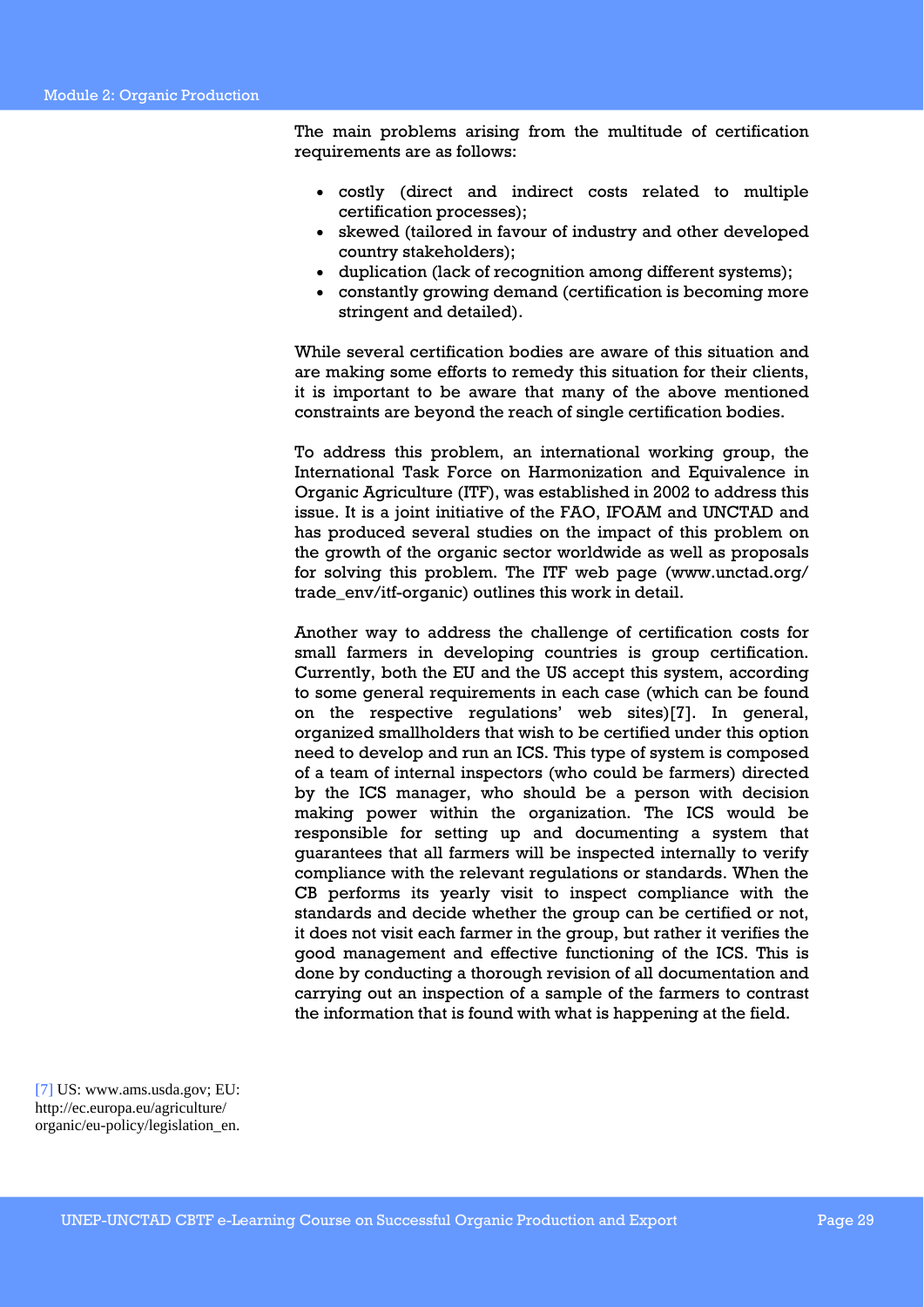### *2.4.3 Which standard or regulation should a producer use?*

In answering this question, two additional questions are required:

- How can a producer decide which certification or certifications to apply for?
- When is the right time to make this decision?

The answer to these questions is directly related to the potential markets for the organic products. However, the target market is not usually known in the first stages of conversion, and thus it is difficult to foresee certification requirements.

*For example, a farmer just beginning the organic production will typically have to undergo a conversion period for two to three years (depending on the specific crop, the agricultural practices*  applied on the land before conversion and the actual standard or *regulation to be observed). During this time, a farmer generally does not have a clear idea of who may purchase the products. Unfortunately, the first thing a potential trader usually inquires about is what certification the organic production has attained. This leaves it to the farmer to decide on certification before a buyer has been determined, a potential bottleneck for facilitating trade.* 

Farmers and processors with high investing capacity can certainly choose to acquire at least the obligatory certifications for the main organic markets. Some small and medium farmers or farmers groups in developing countries who have access to international cooperation funding can also choose to do the above.

For other small and medium farmers or producers with less access to support, a less costly way of dealing with this challenge is probably to pursue the following:

- acquire knowledge about the different regulations and standards needed to access the main markets;
- ensure that agricultural practices applied on the farm do not contradict any of the main relevant regulations and standards (although this could restrict organic agricultural practices);
- document the conversion period since this documented proof will be necessary for certification;
- as the conversion period nears its end, the farmer is then in the position to put organic products on the market and this is the best time to choose to certify according to the requirements of a certain market.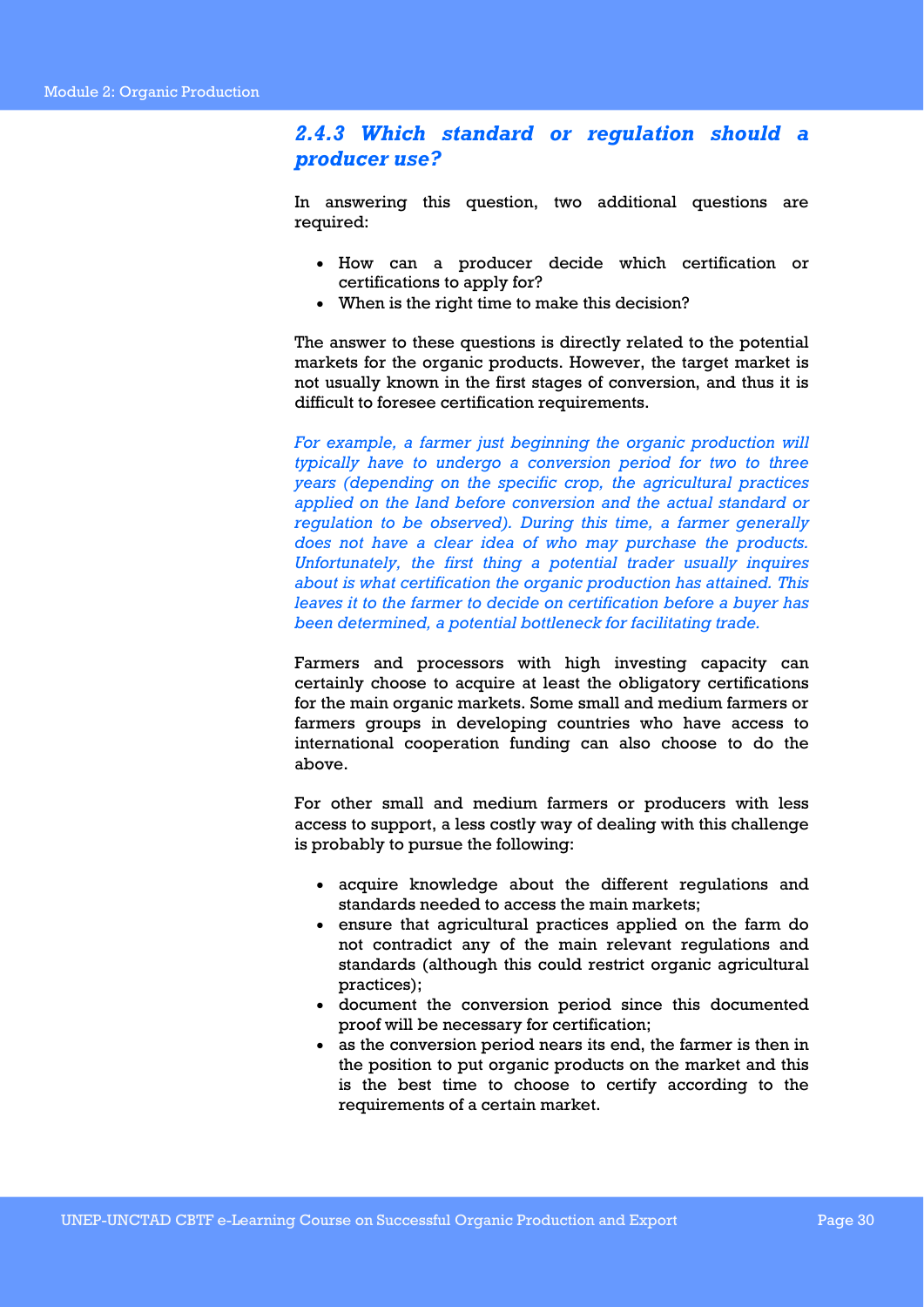### *2.4.4 The right CB*

A CB is a service provider that should be chosen according to considerations of quality and price. Although this may seem evident, farmers often see inspectors and certification bodies as some kind of police force or superior authority that must be feared and not questioned, rather than a service body working for their benefit. Furthermore, traders or international organization representatives simply inform suppliers which CB they trust or prefer, imposing a certain choice on the supplier. This situation is slowly changing as certification bodies in developing countries begin to develop expertise and recognition and more choices emerge. The new EU regulations are expected to have a positive impact on this situation as they incorporate more transparency into the processes of accreditation and surveillance of certification bodies.

In any case, farmers or farmers associations should evaluate a number of things before choosing a CB:

- **The number of standards and regulations a CB is accredited to offer.** The more certifications possible, the better. If a CB is able to offer certification for all major markets, no other CB will be required; however, alliances with other CBs can also remedy the need for multiple certifications.
- **Efficiency and flexibility in meeting farmers' needs** (to the extent that regulations will permit). Simplified procedures, well-trained (and preferably local) inspectors, inspecting once for multiple certifications and a commitment to timelines for each part of the process are important ways that certification bodies can make the process easier for farmers.
- **Prestige and recognition.** Certification is intended to guarantee transparency, impartiality and compliance with standards and regulations. Therefore, if all stakeholders in the value chain do not fully trust a CB, this can then threaten a farmer's capacity to sell products and, in some ways, defeats the purpose of certification.
- **Accessibility and availability.** Between visits from inspectors, questions on standards or regulations may arise and a CB should be readily available to address and answer general questions and concerns.
- **Price.** Although it should not be the most important issue, undoubtedly the price of certification is an important consideration.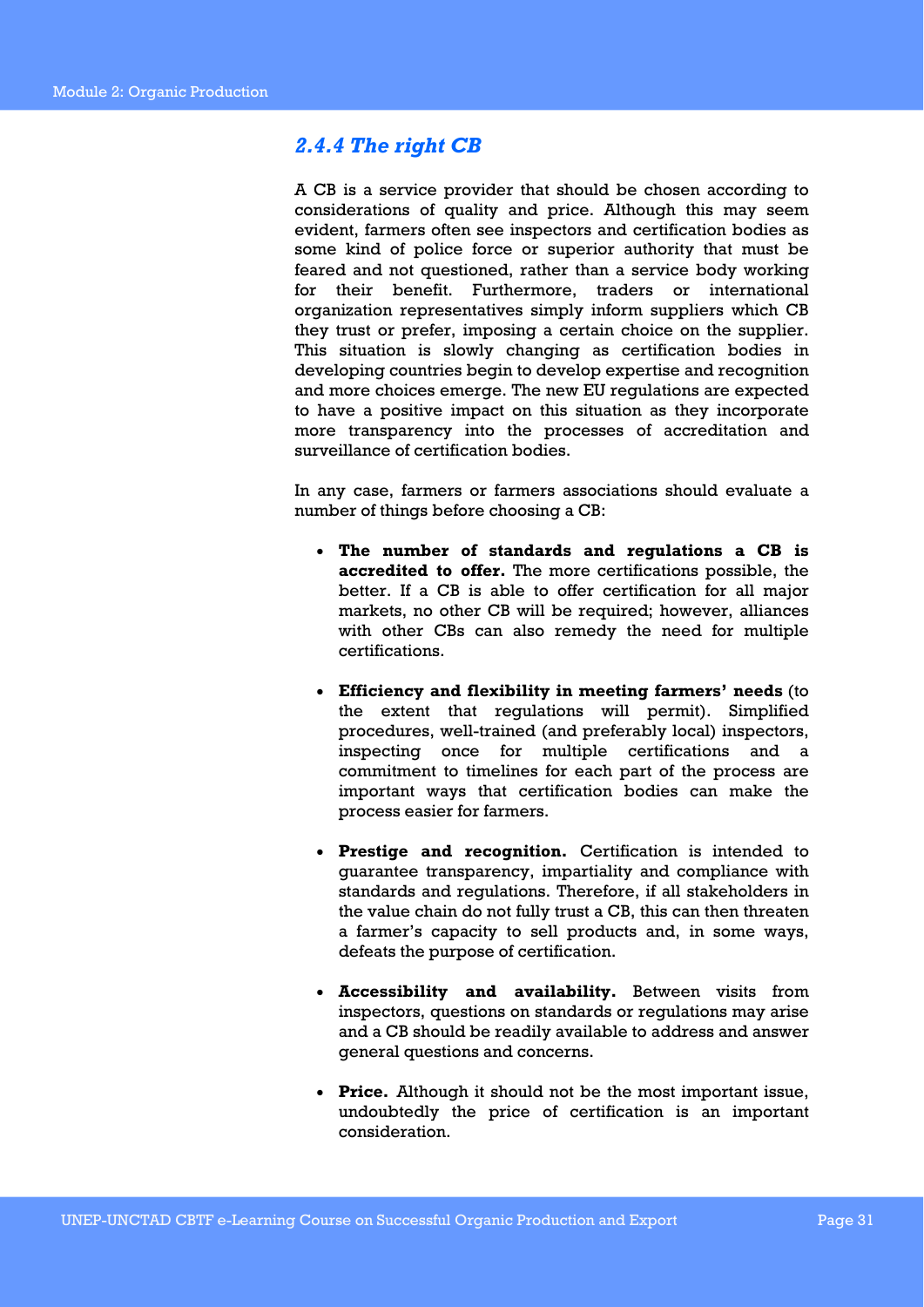### **2.5 Conclusions**

Organic farming requires study and practise in order to be successfully pursued and this module is designed to address that fact. At a scientific level, there are several different "schools" of organic farming that have developed an ample selection of technologies and methods. In addition, an immense quantity of local and indigenous farming methods and techniques, successfully developed and applied in developing countries for many centuries, are indeed organic.

The conversion period is a key factor in attaining success, especially in addressing the adjustment of the agro-ecological system back to a natural balance. According to the IBS, the conversion period is *the time between the start of the organic management and the certification of crops and animal husbandry as organic* (IFOAM 2006).The length of this period varies.

- Before commencing the transition to organic, it is important to have a general understanding of organic agriculture, the aspects that distinguish it from other farming systems and the efforts required in conversion. An interested party should take into consideration:
	- potential markets;
	- standards and regulations in those markets;
	- necessary modifications to the current production
	- system;
	- support possibilities.
- Organic farming requires that farmers abandon an adherence to specialized crop yields and maximization and adopt a holistic–systemic approach to agriculture. The fundamental aspects of this approach are based on natural processes, including:
	- recycling nutrients;
	- soil protection and enhancement;
	- diversification of crops and integration of farm animals;
	- pest and disease protection through biological interrelations**.**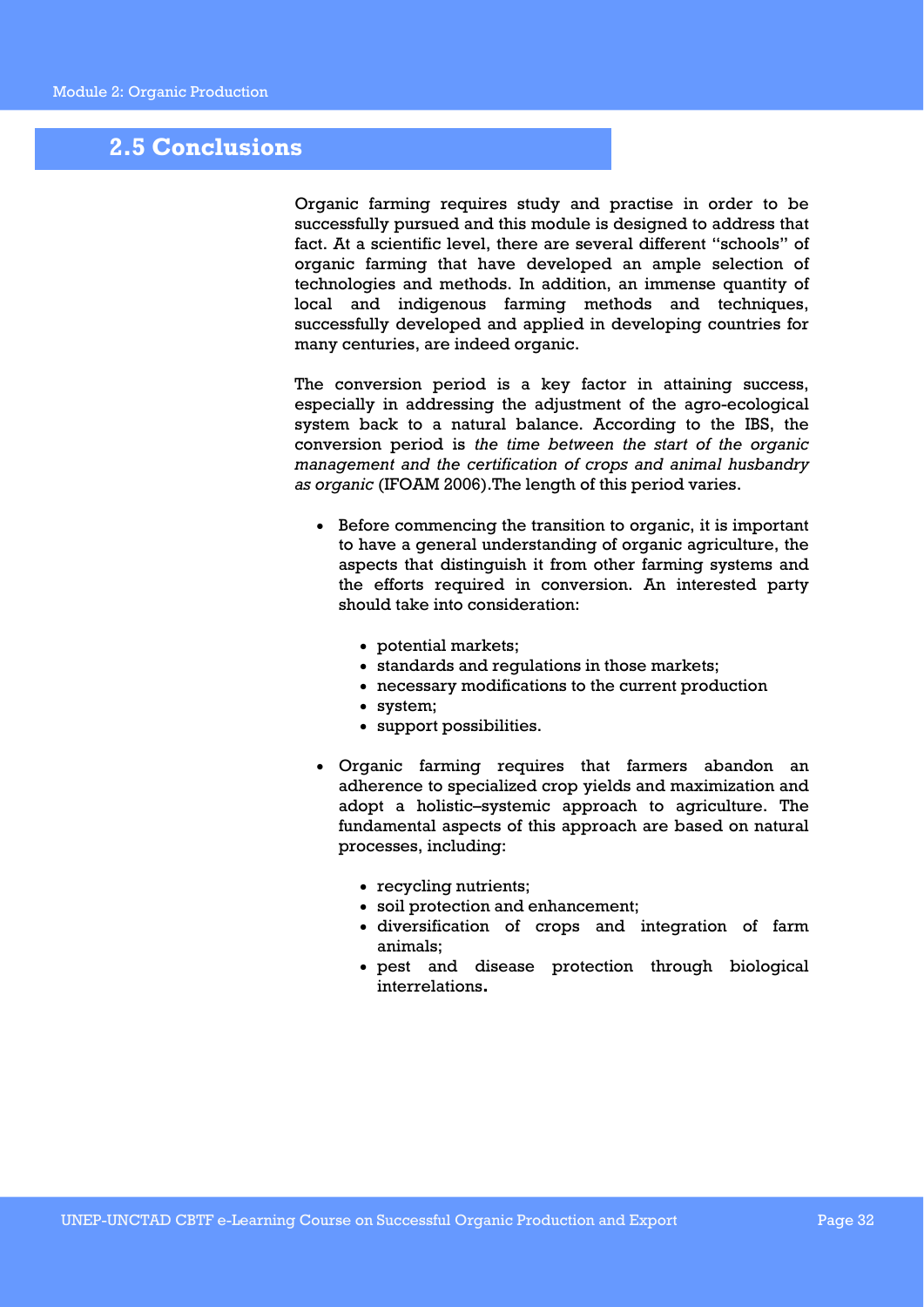These practices should be considered when planning an organic system.

- When starting a conversion process it is also important to be prepared for challenges that accompany the changes to the agrosystem. Possible challenges involve:
	- decreased yield and income (especially during conversion);
	- increased need for infrastructure or additional tools and machines;
	- increased labour needs;
	- difficulty acquiring market access.
- Successfully meeting these challenges will depend a great deal on a farmer's creativity, learning from other's experiences and access to good advice. Some general suggestions are:
	- implement partial conversion of the land;
	- ensure that family and farm workers understand the expected changes and difficulties as well as the long-term benefits;
	- look for governmental or international support;
	- diversify market possibilities;
	- pursue value-added activities for some of the farm's products.
- The main aims of organic food production are as follows:
	- produce high-quality food, compliant with the standards;
	- prevent mixing of organic with non-organic products;
	- enable transparency through traceability and verification of production/processing methods.
- Businesses interested in processing or otherwise managing organic foods must incorporate consumers' demand for "low-input" processing. This may relate to the taste, authenticity, degree of processing, concern regarding specific additives, nutritional composition, degree of convenience, level of energy use and food miles as well as food safety. Efficient organizational tools are also important in guaranteeing the proper implementation of all requirements for the processing of organic foods, from management to capacity-building to documentation. A trusting partnership between the suppliers and the customers is also crucial for guaranteeing the organic status of the product. The organic quality of products should also be considered in storage and transport.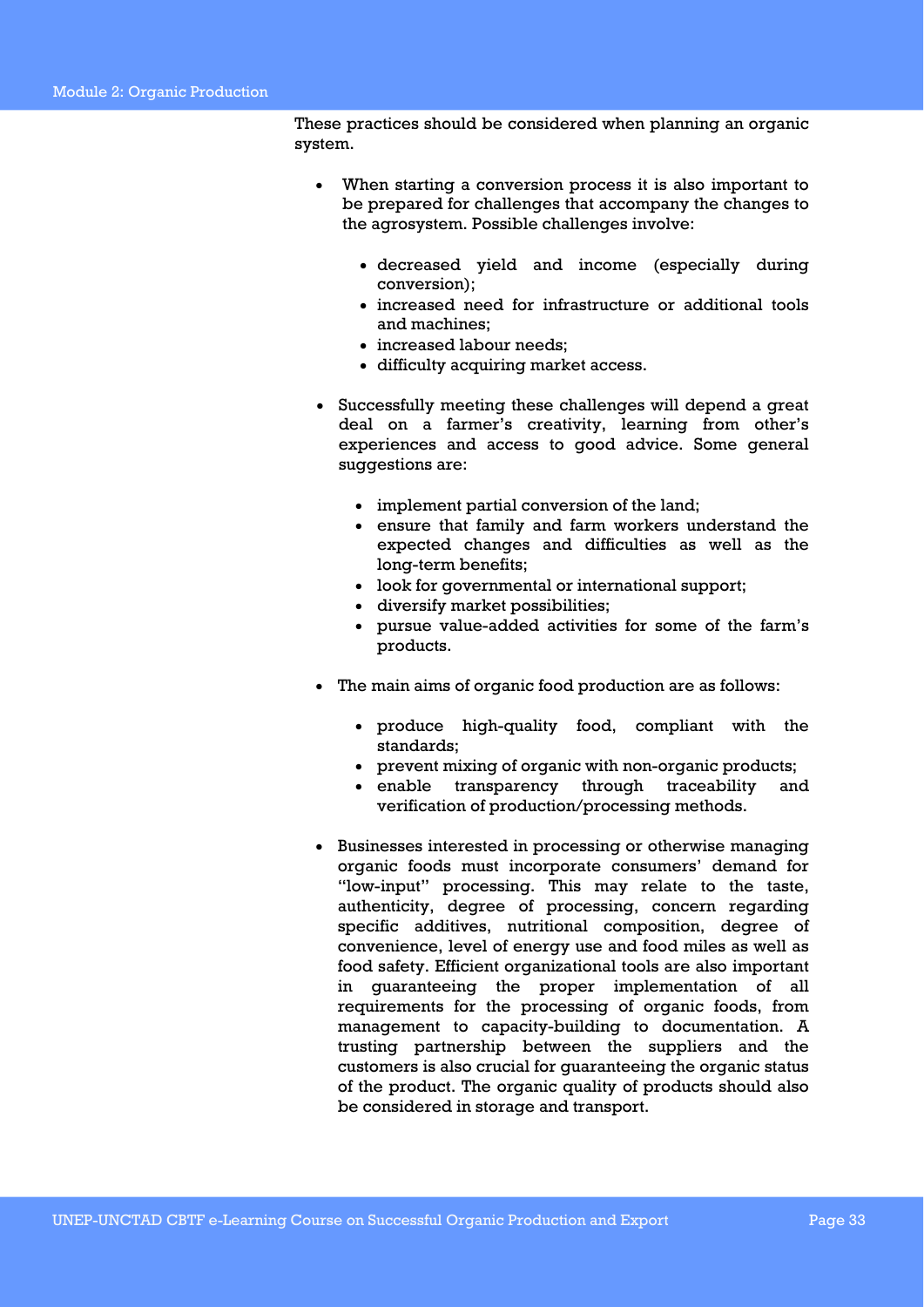- Organic certification is the process by which the organic farmers obtain a certificate guaranteeing consumers that their products have been produced according to the principles and practices of organic farming.
- Although recently other local markets of large countries are growing and are beginning to demand more imported organic products (e.g. Canada and China), the most important markets for organic products, in terms of international trade, are still the EU, Japan and the US. Regulations from these three countries are the most important in terms of certification and for accessing international markets. In the EU, imported organic products often must be certified under local private organic standards in addition to EU regulations.
- The lack of harmonization and equivalency recognition among governmental regulations, and private standards limits and burdens farmers and others involved in the organic supply chain. Notably, the following constitute the main challenges in terms of certification:
	- cost;
	- skew (designed for industrial or developed country producers);
	- duplication;
	- growing in demand (becoming more stringent and detailed).

These challenges need be taken into consideration when launching an organic venture.

- Additionally, it is important to evaluate the following before choosing a CB:
	- the number of standards and regulations the CB is accredited to offer;
	- efficiency and flexibility of the CB;
	- prestige, recognition and credibility;
	- the CB's availability and accessibility for providing general information and answering questions;
	- price of services.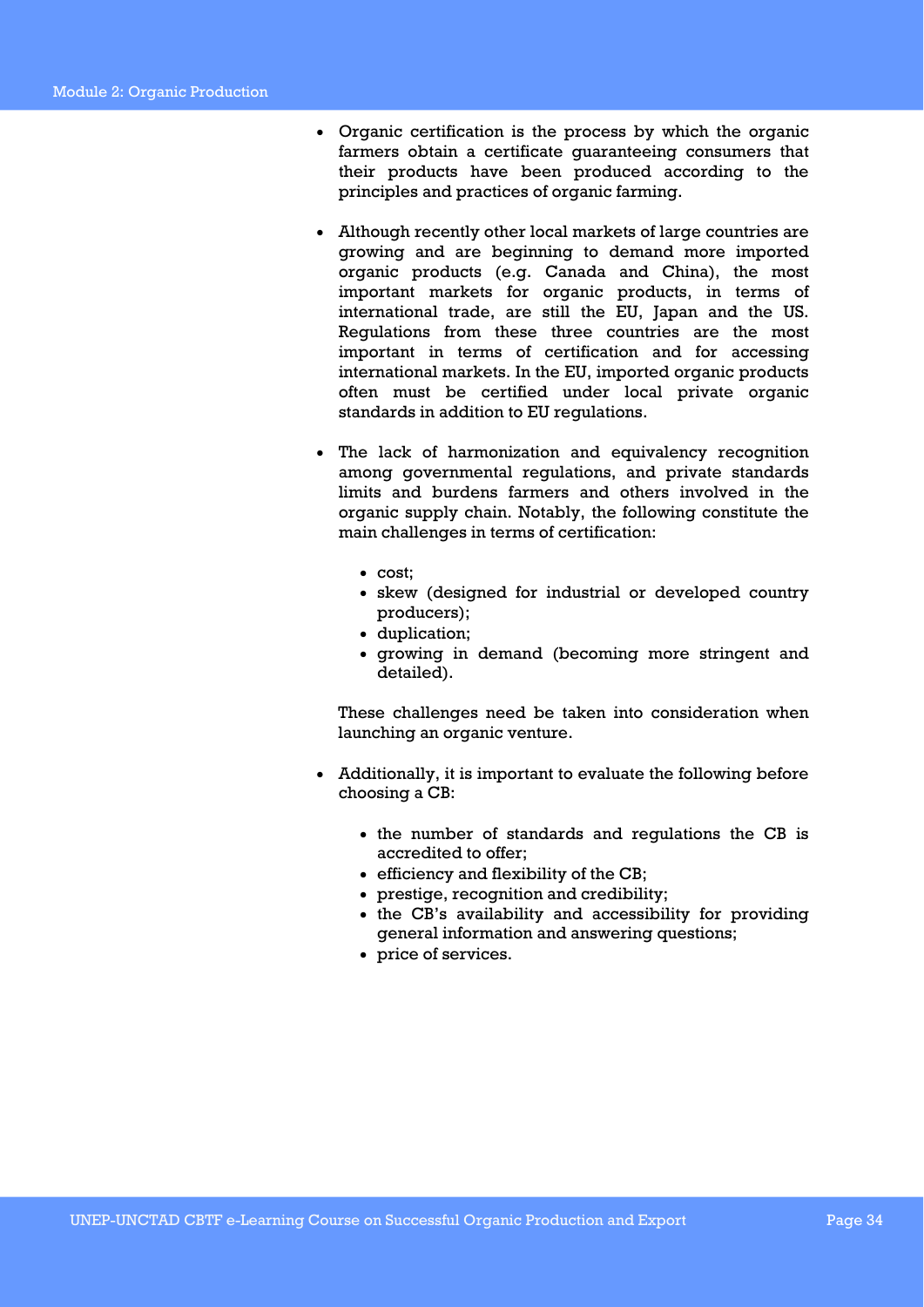### **2.6 References and Further Reading**

- Beck, A. and others. 2006. *Code of Practice for Organic Food Processing*. FiBL, Frick. www.qlif.org, pdf.
- Dierauer, H., G. Weidmann, S. Heller. 2006. *Umstellung auf Bio*. *Erfolgreich in den Biolandbau starten*. Merkblatt. FiBL, Frick.
- Echeverría, F. 2004. "Challenges for developing countries' access to equivalency with the main organic exports markets." Paper prepared for the International Organic Seed Conference, Rome, 5-6 July. www.fao.org/docs/eims/ upload/229953/organic-seed-conf.pdf.
- Eyhorn, F., M. Heeb, G. Weidmann. 2004. *IFOAM Basic Training Manual for Organic Agriculture in the Tropics*. IFOAM, Bonn; FiBL, Frick.
- FAO/WHO. 2005. *Codex Alimentarius Guidelines for the Production, Processing, Labelling and Marketing of Organically Produced Foods*. FAO, Rome; WHO, Geneva. www.fao.org.
- Garibay, S., G. Weidmann, H. Calvo, M. Castro. 2009. *La Conversión a la Agricultura Orgánica*. Internal working document. FiBL, Frick
- Hine, R., J. Pretty. 2007. *Capacity Building Study 3: Organic Agriculture and Food Security in East Africa*. UNEP-UNCTAD CBTF Project: Promoting Production and Trade Opportunities for Organic Agricultural Products in East Africa. UNEP and UNCTAD, New York and Geneva.
- IFOAM. 2006. *The IFOAM Basic Standards for Organic Production and Processing*. *Version 2005*. February. IFOAM, Frick.
- Jeavons, J. 2002. *How to Grow More Vegetables: And Fruits, Nuts, Berries, Grains, and Other Crops That You Ever Thought Possible on Less Land Than You Can Imagine*. Ecology Action, Willits, California.
- Jeavons, J., C. Cox. 1999. *El Huerto Sustentable*. *Cómo obtener suelos saludables, productos sanos y abundantes*. Edición revisada en español, 2008. Ecology Action, Willits, CA. www.growbiointensive.org/Spanish/ publications\_main.html, pdf.
- Kilcher, L., F. Echeverría, G. Weidmann, S. Garibay. 2007. *IFOAM Training Manual for Organic Agriculture in the Humid Tropics*. IFOAM, Bonn; FiBL, Frick; SIPPO, Zurich.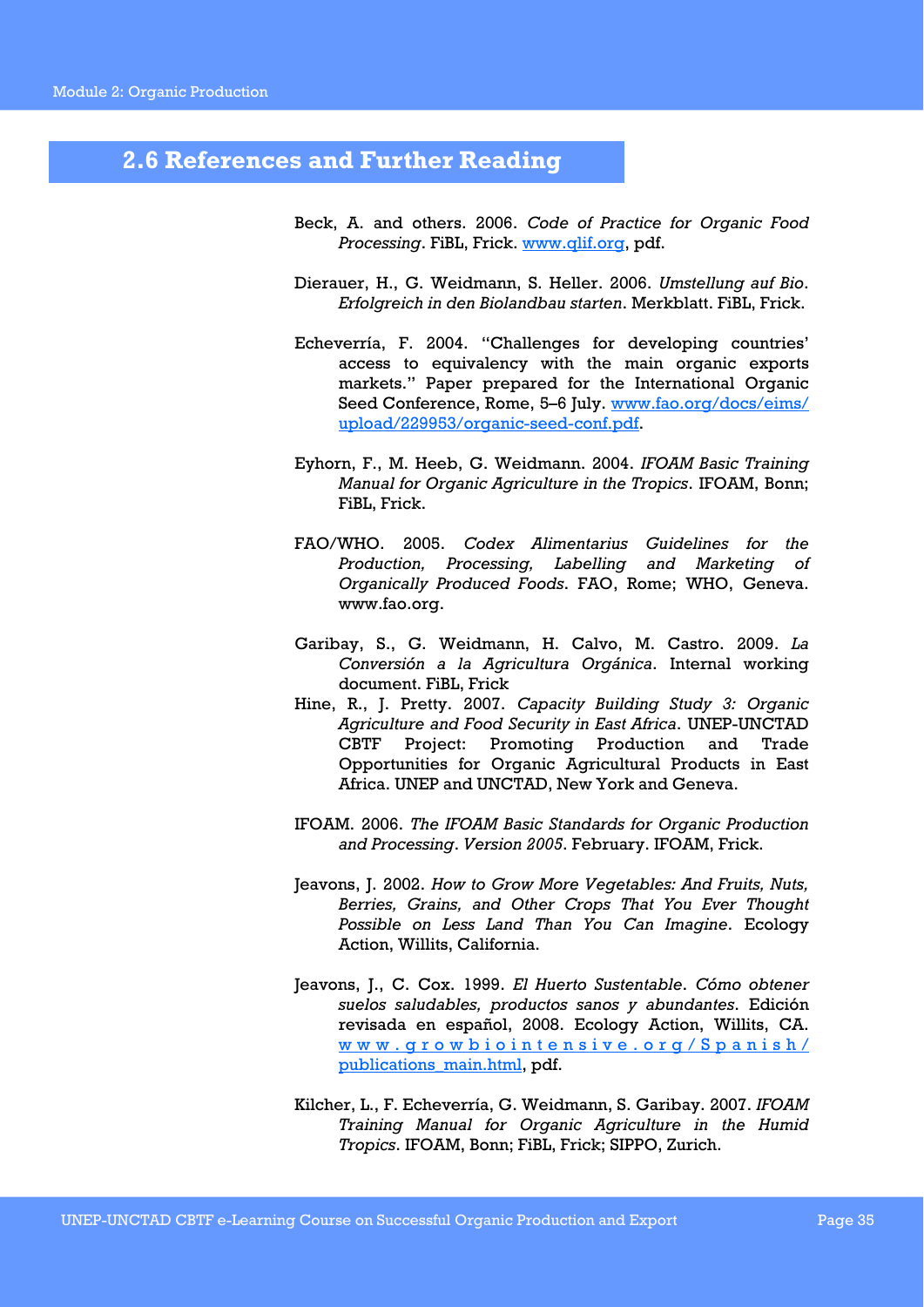- Nichols, C., M. Altieri. 2009. *Bases Agroecológicas para el Manejo de la Biodiversidad en Agroecosistemas: Efectos sobre plagas y enfermedades*. Division of Biological Control, University of California, Berkeley. http:// www.agroeco.org/doc/Bases\_agroecologicas.htm.
- Scialabba, N. E.-H., C. Hattam. 2002. *Organic Agriculture, Environment and Food Security*. FAO, Rome.
- Soto, G. 2003. *Manual para productores: Certificación orgánica paso a paso*. CATIE/GTZ/PNAO/ANAO, Folleto, Turrialba, Cartago, Costa Rica.
- Speiser, B. and others. 2003. "Current evaluation procedures for plant protection products used in organic agriculture." Workshop procedings, FiBL, Frick, 25–26 September. www.organicinputs.org.
- UNCTAD. 2003. *Organic Fruit and Vegetables from the Tropics*. *Market, Certification and Production Information for Producers and International Trading Companies*. United Nations, New York and Geneva.
- UNEP/UNCTAD. 2008. *Best Practices for Organic Policy: What Developing Country Governments Can Do to Promote the Organic Agriculture Sector*. United Nations, New York and Geneva.
- Vogl, C., L. Kilcher, H. Schmidt. 2005. "Are standards and regulations of organic farming moving away from small farmers' knowledge?"*Journal of Sustainable Agriculture*, Vol. 26, No. 1:5–26.
- Weidmann, G., L. Kilcher, S. Garibay. 2007. *IFOAM Training Manual for Organic Agriculture in the Arid Tropics*. IFOAM, Bonn; FiBL, Frick; SIPPO, Zurich.
- Willer, H., L. Kilcher (editors). 2009. *The World of Organic Agriculture – Statistics and Emerging Trends 2009*. IFOAM, Bonn, FiBL, Frick and ITC, Geneva.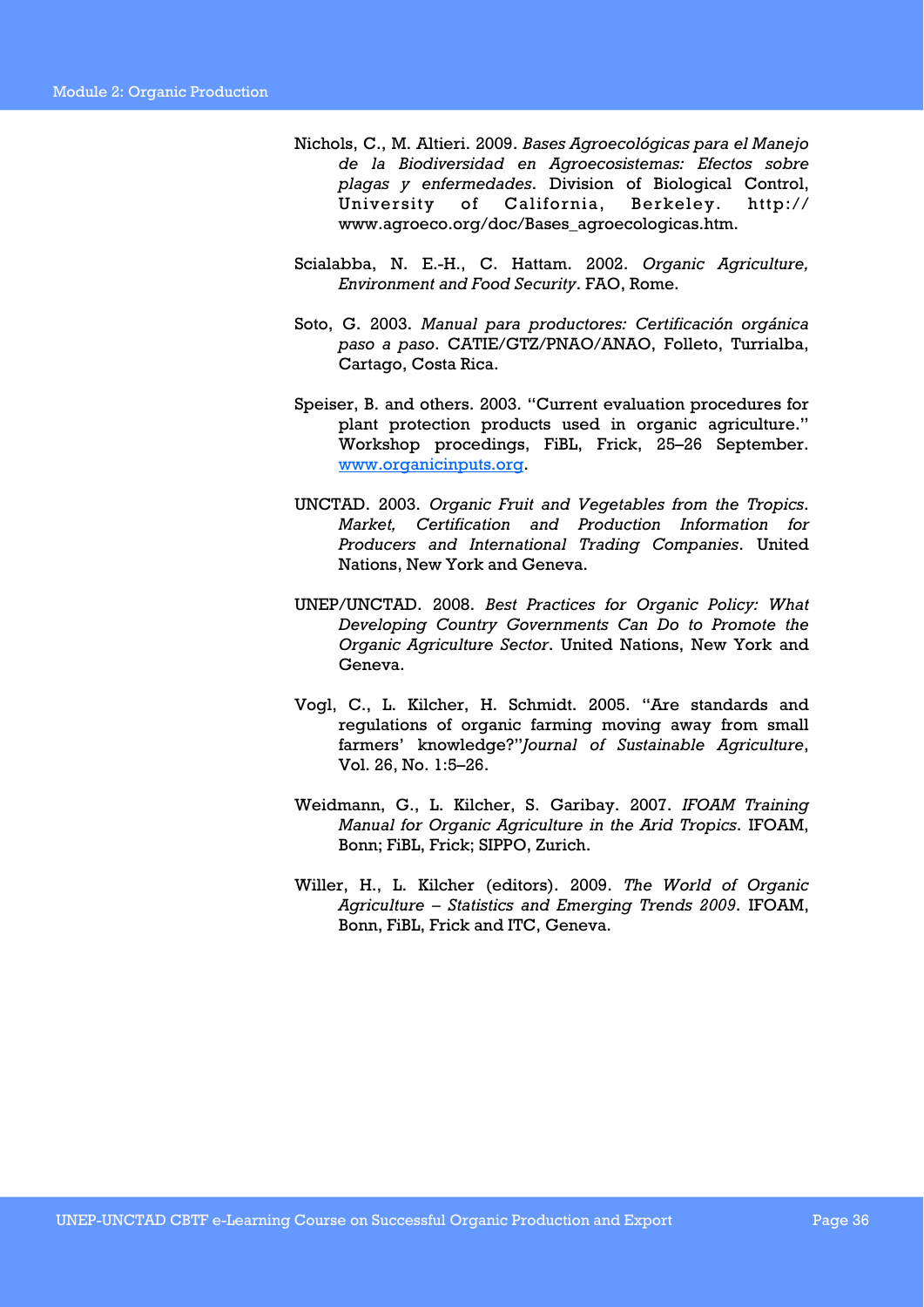| Region                       | Country                                           | Remark                     | Web site (where<br>available)                                                                            |
|------------------------------|---------------------------------------------------|----------------------------|----------------------------------------------------------------------------------------------------------|
| European Union<br>(27)       | Austria                                           | Fully implemented          | http://eur-<br>lex.europa.eu/<br>LexUriServ/<br>LexUriServ.do?<br>uri=OJ:L:2007:189:00<br>01:0023:EN:PDF |
|                              | Belgium                                           | Fully implemented          | As above                                                                                                 |
|                              | Bulgaria                                          | Fully implemented          | As above                                                                                                 |
|                              | Cyprus                                            | Fully implemented          | As above                                                                                                 |
|                              | <b>Czech Republic</b>                             | Fully implemented          | As above                                                                                                 |
|                              | Denmark                                           | Fully implemented          | As above                                                                                                 |
|                              | Estonia                                           | Fully implemented          | As above                                                                                                 |
|                              | Finland                                           | Fully implemented          | As above                                                                                                 |
|                              | France                                            | Fully implemented          | As above                                                                                                 |
|                              | Germany                                           | Fully implemented          | As above                                                                                                 |
|                              | Greece                                            | Fully implemented          | As above                                                                                                 |
|                              | Hungary                                           | Fully implemented          | As above                                                                                                 |
|                              | Ireland                                           | Fully implemented          | As above                                                                                                 |
|                              | Italy                                             | Fully implemented          | As above                                                                                                 |
|                              | Latvia                                            | Fully implemented          | As above                                                                                                 |
|                              | Lithuania                                         | Fully implemented          | As above                                                                                                 |
|                              | Luxembourg                                        | Fully implemented          | As above                                                                                                 |
|                              | Malta                                             | Fully implemented          | As above                                                                                                 |
|                              | Poland                                            | Fully implemented          | As above                                                                                                 |
|                              | Portugal                                          | Fully implemented          | As above                                                                                                 |
|                              | Romania                                           | Fully implemented          | As above                                                                                                 |
|                              | Slovak Republic                                   | Fully implemented          | As above                                                                                                 |
|                              | Slovenia                                          | Fully implemented          | As above                                                                                                 |
|                              | Spain                                             | Fully implemented          | As above                                                                                                 |
|                              | Sweden                                            | Fully implemented          | As above                                                                                                 |
|                              | Netherlands                                       | Fully implemented          | As above                                                                                                 |
|                              | United Kingdom                                    | Fully implemented          | As above                                                                                                 |
| <b>Others Europe</b><br>(11) | Albania                                           | Not fully imple-<br>mented |                                                                                                          |
|                              | Croatia                                           | Fully implemented          |                                                                                                          |
|                              | Iceland                                           | Fully implemented          | www.landbunadarra<br>duneyti.is/log-og-<br>reglugerdir/<br>Reglugerdir/<br>Allar reglugerdir/<br>nr/79   |
|                              | Kosovo                                            | Not fully imple-<br>mented |                                                                                                          |
|                              | The former Yugoslav<br>Republic of Mace-<br>donia | Fully implemented          |                                                                                                          |
|                              | Republic of Moldova                               | Fully implemented          |                                                                                                          |
|                              | Montenegro                                        | Fully implemented          | www.skupstina.cg.yu<br>/skupstinaweb/<br>tekstovi_list.php?<br>s id zakoda=110                           |

### **Annex 1. Countries with regulations on organic agriculture**

*Note:* 

*\* National framework, but no labelling regulation. \*\* National regulation expected to* 

*be passed in 2009. \*\*\* Regulation for national market will come into force in 2009.* 

*Source: The World of Organic Agriculture. 2009. Statistics and Emerging Trends 2009. FIBL, Frick;* 

*IFOAM, Bonn; ITC, Geneva.*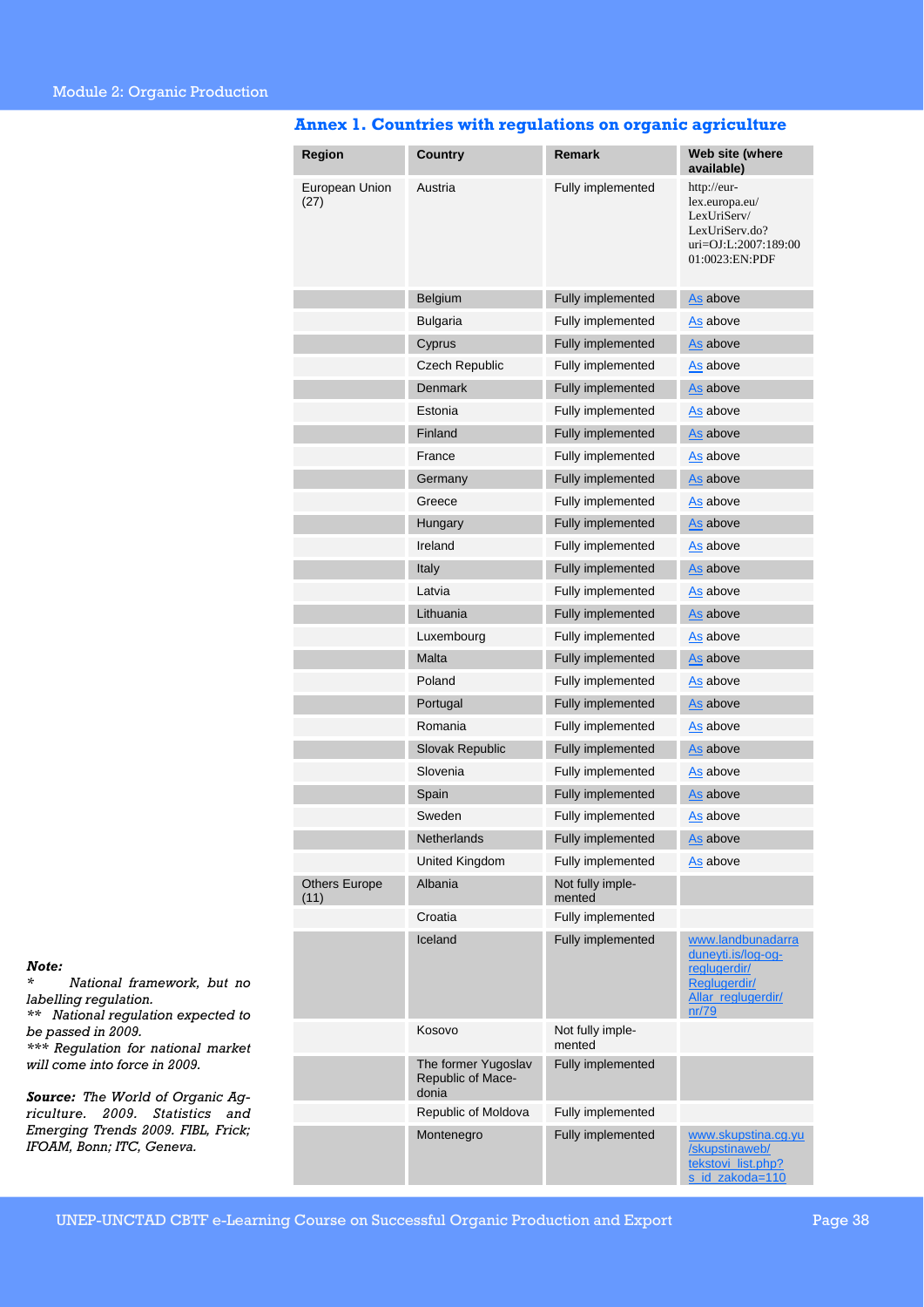### Module 2: Organic Production

|                                    | Serbia                  | Fully implemented          |                                                                                                                                                         |
|------------------------------------|-------------------------|----------------------------|---------------------------------------------------------------------------------------------------------------------------------------------------------|
|                                    | Switzerland             | Fully implemented          | www.admin.ch/ch/d/sr/                                                                                                                                   |
|                                    |                         |                            | c910 18.html                                                                                                                                            |
|                                    | <b>Turkey</b>           | Fully implemented          |                                                                                                                                                         |
| Asia and Pacific                   | Azerbaijan              | Not fully implemented      |                                                                                                                                                         |
| region (11)                        | Australia               |                            |                                                                                                                                                         |
|                                    |                         | Only export regulations    | www.affa.gov.au/<br>corporate_docs/publications/<br>word/quarantine/approg/<br>nationalstandard2.doc                                                    |
|                                    | <b>Bhutan</b>           | Not fully implemented *    |                                                                                                                                                         |
|                                    | China                   | Fully implemented          |                                                                                                                                                         |
|                                    | Georgia                 | Not fully implemented      |                                                                                                                                                         |
|                                    | India                   | Only export regulations ** | National Programme for                                                                                                                                  |
|                                    |                         |                            | Organic Production (NPOP)<br>www.apeda.com/organic/<br>index.html                                                                                       |
|                                    | <b>Israel</b>           | Only export regulations*** |                                                                                                                                                         |
|                                    | Japan                   | Fully implemented          | JAS Standards for organic<br>plants and organic proc-<br>essed foods<br>www.maff.go.jp/soshiki/<br>syokuhin/hinshitu/e label/                           |
|                                    |                         |                            | specificJAS-organic.htm                                                                                                                                 |
|                                    | <b>New Zealand</b>      | Only export regulations    | New Zealand Food Safety<br>Authority (NZFSA) Official<br>Assurance Programme for<br><b>Organic Products</b><br>www.nzfsa.govt.nz/organics/<br>index.htm |
|                                    | Philippines             | Not fully implemented      |                                                                                                                                                         |
|                                    | Republic of Korea       | Fully implemented          |                                                                                                                                                         |
|                                    | Taiwan                  | Fully implemented          |                                                                                                                                                         |
|                                    | <b>Thailand</b>         | Fully implemented          | Homepage of the National<br>Bureau of Agricultural Com-<br>modity and Food Standards<br>www.acfs.go.th/eng/<br>index.php                                |
| The Americas and<br>Caribbean (17) | Argentina               | Fully implemented          |                                                                                                                                                         |
|                                    | <b>Bolivia</b>          | Not fully implemented      | www.aopeb.org/                                                                                                                                          |
|                                    | Brazil                  | Fully implemented          | www.planetaorganico.com.b<br>r                                                                                                                          |
|                                    | Canada                  | Not fully implemented      |                                                                                                                                                         |
|                                    | Chile                   | Fully implemented          |                                                                                                                                                         |
|                                    | Costa Rica              | Fully implemented          | www.mag.go.cr/doc_d/<br>reg_ley_mag.html                                                                                                                |
|                                    | Colombia                | Fully implemented          |                                                                                                                                                         |
|                                    | Dominican Repub-<br>lic | Not fully implemented      |                                                                                                                                                         |
|                                    | Ecuador                 | Fully implemented          | www.sica.gov.ec/<br>agronegocios/productos%<br>20para%20invertir/<br>organicos/principal.htm                                                            |
|                                    | El Salvador             | Not fully implemented      | www.elsalvadororganico.co<br>m.sv/                                                                                                                      |
|                                    | Guatemala               | Fully implemented          |                                                                                                                                                         |
|                                    | Honduras                | Not fully implemented      | www.senasa.gob.hn                                                                                                                                       |
|                                    | Mexico                  | Not fully implemented      |                                                                                                                                                         |
|                                    | Paraguay                | Not fully implemented      | www.senave.gov.py/<br>index.php?<br>pag=ampliamos&Cod_notici<br>$as=102$                                                                                |
|                                    | Peru                    | Fully implemented          | www.senasa.gob.pe/0/<br>modulos/JER/<br>JER_Interna.aspx?<br>ARE=0&PFL=0&JER=671                                                                        |
|                                    | <b>United States</b>    | Fully implemented          | www.ams.usda.gov/nop/<br>indexIE.htm                                                                                                                    |
| Africa (3)                         | Ethopia                 | Not fully implemented      |                                                                                                                                                         |
|                                    | Ghana                   | Not fully implemented      |                                                                                                                                                         |
|                                    | Tunisia                 | Fully implemented          |                                                                                                                                                         |

**Source:** The World of Organic Agriculture. 2009. *Statistics and Emerging Trends 2009*. FIBL, Frick; IFOAM, Bonn; ITC, Geneva.